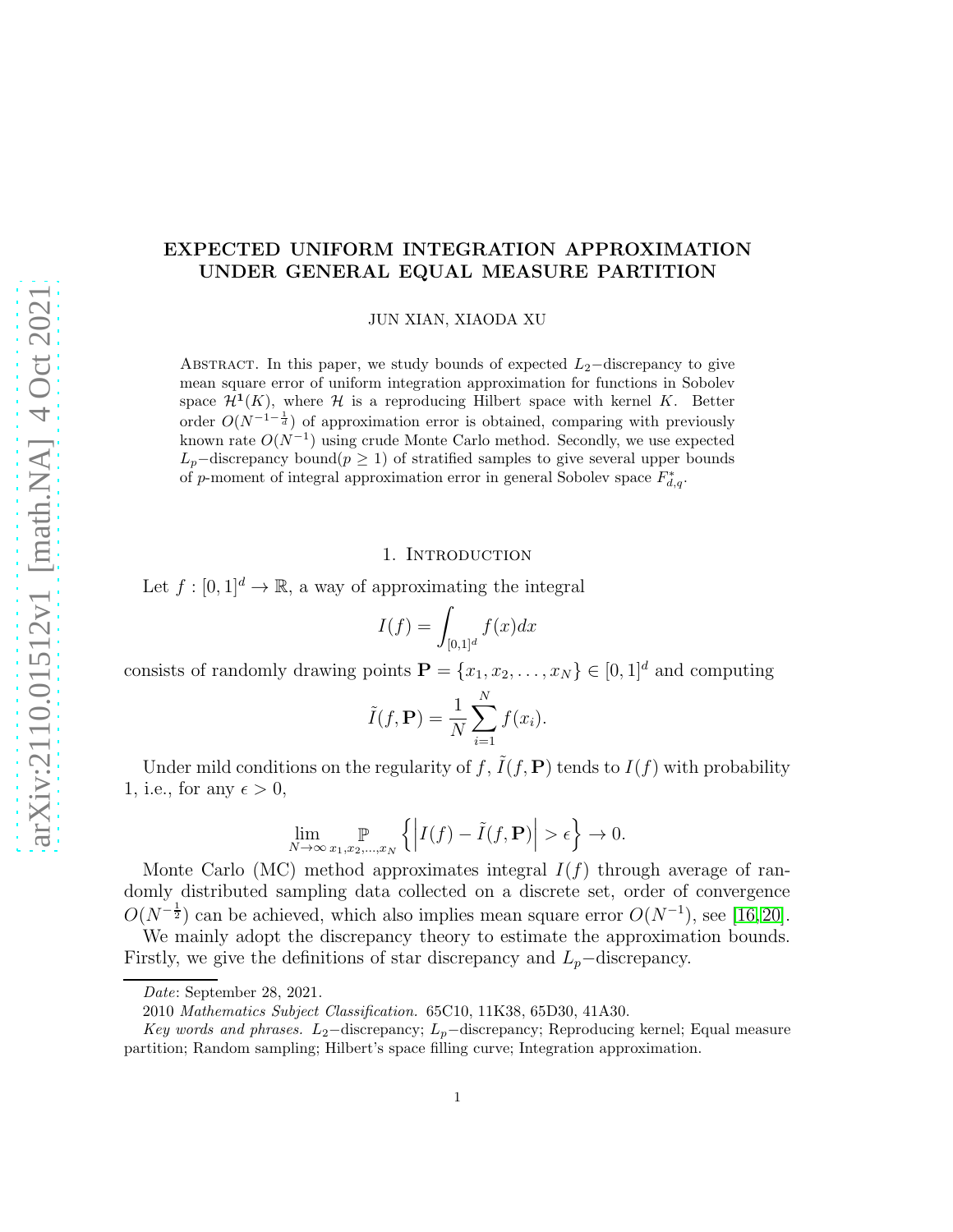**Star discrepancy**. The **star discrepancy** of a sampling set  $P_{N,d} = \{t_i\}_{1 \leq i \leq N}, t_i$  $\in [0,1]^d$  is defined by:

$$
D_N^*(t_1, t_2, \ldots, t_N) := \sup_{B \subset \mathscr{B}} \left| \frac{A(B; N; P_{N,d})}{N} - \lambda(B) \right|,
$$

where  $A(B; N; P_{N,d})$  denotes the number of points from  $P_{N,d}$  that belongs to the rectangle B anchored at 0,  $\mathscr{B}$  denotes the collection of all rectangles B and  $\lambda(B)$ denotes the Lebesgue measure of B.

The research of the star discrepancy can be divided into two aspects, one is to improve the star discrepancy bounds of suitable regime for  $N$  and  $d$  (generally polynomial dependence, i.e.,  $N = O(d^{\alpha})$ ,  $\alpha \geq 1$ ), which is also called pre-asymptotic bound, classical results of the star discrepancy upper bounds could reach the order of convergence  $O(N^{-\frac{1}{2}})$ , which also involves the use of random samples (uniformly distributed in  $[0, 1]^d$ , see  $[4, 5, 29]$  $[4, 5, 29]$  $[4, 5, 29]$  $[4, 5, 29]$ . The other is the deterministic design using Quasi-Monte Carlo (QMC) point sets such as Halton, Hammersley, Niederreiter point sets etc. [\[22,](#page-23-3) [23,](#page-23-4) [34\]](#page-24-0), which is closely related to Quasi-Monte Carlo integration approximation according to the famous Koksma-Hlawka inequality, which is given by:

<span id="page-1-0"></span>(1.1) 
$$
\left| \int_{[0,1]^d} f(x) dx - \frac{1}{N} \sum_{t \in P_{N,d}} f(t) \right| \le D_N^* (t_1, t_2, \dots, t_N) V(f),
$$

where  $D_N^*(t_1, t_2, \ldots, t_N)$  is the star discrepancy of  $P_{N,d}$  and  $V(f)$  is the total variation of f in the sense of Hardy and Krause. A smaller upper bound of star discrepancy means a smaller upper bound of approximation error in [\(1.1\)](#page-1-0). However the Hardy-Krause condition in the Koksma-Hlawka inequality seems to be rather strict. It works well for smooth functions, but it cannot be applied to most functions with simple discontinuities. For example, the characteristic function of a convex polyhedron has bounded Hardy-Krause variation only if the polyhedron is a d−dimensional interval, see [\[10\]](#page-22-2). Therefore, it is sometimes unrealistic to expect bounded variation which serves a good approximation of [\(1.1\)](#page-1-0) in most function spaces, including the function space  $\mathcal{H}^{\mathbf{I}}(K)$  and  $F_{d,q}^{*}$  mentioned in this paper. In many cases, we also call Quasi-Monte Carlo point sets low discrepancy point sets. For a point set  $\mathscr{P}$ , the convergence order could reach  $O((\ln N)^{\alpha_d}/N)$  for fixed dimension d as  $N \to \infty$ , where  $\alpha_d \geq 0$  are constants depending on dimension d. Examples of such point sets can be found in  $[15, 33]$  $[15, 33]$ . For applications of these point sets, see  $[3, 11, 30, 31]$  $[3, 11, 30, 31]$  $[3, 11, 30, 31]$  $[3, 11, 30, 31]$ .

In recent years, random sampling has become a rather active area of research, due to its simplicity, flexibility and effectiveness, researchers investigate random sampling for different function spaces [\[1,](#page-22-4) [2,](#page-22-5) [6,](#page-22-6) [7,](#page-22-7) [18\]](#page-23-10). Besides, centered discrepancy of random sampling and Latin hypercube sampling are investigated in [\[19\]](#page-23-11). Motivated by these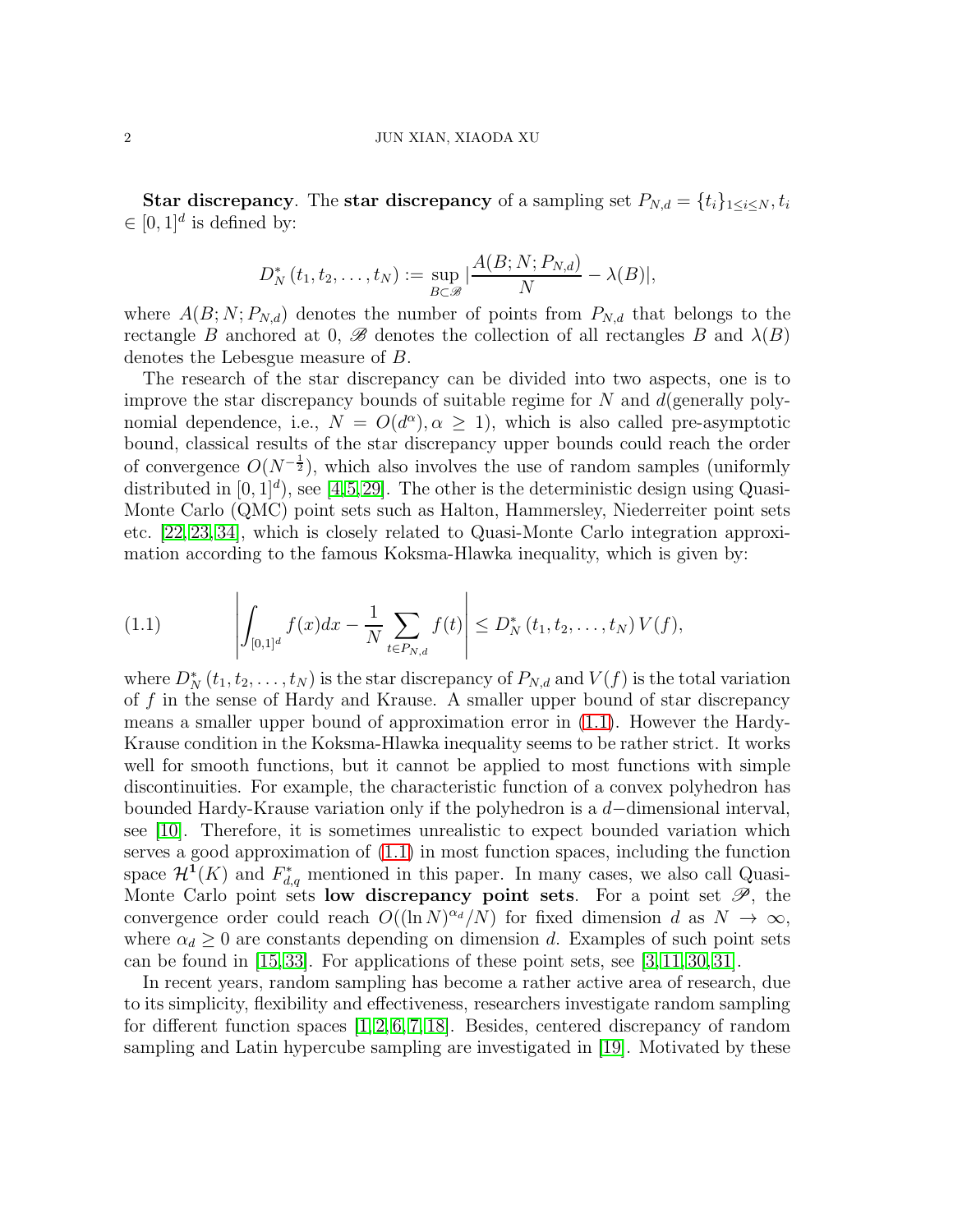developments, we incorporate a random viewpoint into our study of discrepancy theory and point distribution to consider random sampling under equal measure partition. For special case isometric grid partition, we assign each subcube only one sampling point, this method is called **stratified sampling** or **jittered sampling**, see [\[21,](#page-23-12) [41\]](#page-24-1).

 $L_p$ –discrepancy. For a sampling set  $P_{N,d} = \{t_1, t_2, \ldots, t_N\}$ ,  $L_p$ –discrepancy is defined by

$$
L_P(D_N, P_{N,d}) = \Big(\int_{[0,1]^d} |z_1z_2\ldots z_d - \frac{1}{N}\sum_{i=1}^N \mathbf{1}_{[0,z)}(t_i)|^p dz\Big)^{1/p},
$$

where  $1 \leq p < \infty$ ,  $\mathbf{1}_A$  denotes the characteristic function on set A. Classical applications of  $L_p$ –discrepancy are closely related to the worst case error of multivariate integration for the Sobolev class of functions that are once differentiable in each variable with finite  $L_q$ -norm, where  $\frac{1}{p} + \frac{1}{q} = 1$ , see [\[33\]](#page-23-6). If  $p = \infty$ ,  $L_p$ -discrepancy will come back to the star discrepancy. Among  $L_p$ −discrepancy for different values  $p \geq 1$ ,  $p = 2$  and  $p = \infty$  are the most widely studied. The L<sup>p</sup>-discrepancy bound of certain constructed point set has been intensively studied and many precise results are known. Lower bounds by Roth [\[42\]](#page-24-2) and Schmidt [\[43\]](#page-24-3) and upper bounds by Chen and Skriganov [\[13\]](#page-23-13) and Skriganov [\[46\]](#page-24-4) via explicit constructions show the convergence order

$$
O\Big(\frac{(\ln N)^{\frac{d-1}{2}}}{N}\Big)
$$

for  $1 \leq p \leq \infty$ . For studies on  $L_p$ -discrepancy of random samples in [\[47\]](#page-24-5), an upper bound on the p-moment of the  $L_p$ -discrepancy  $(E[N^p \cdot L^p_I])$  $_{P}^{p}(D_{N}, P_{N,d})]$ <sup> $1/p$ </sup> for  $2 \leq p \leq \infty$  is derived by the acceptance-rejection sampler using stratified inputs, which is of order

$$
O\Big(N^{(1-1/d)(1-1/p)}\Big)
$$

and the constant of their bound depends on dimension  $d$ , index  $p$ , acceptancerejection sampler set A and Minkowski content related to A. A strong law of large numbers for integration on digital nets randomized by a nested uniform scramble is provided in [\[40\]](#page-24-6). For smooth enough function, they obtain asymptotically better convergence order  $O(N^{-3+\epsilon}), \epsilon > 0$  of mean square error than MC. For  $f \in L^2([0,1]^d)$ , the asymptotically convergence order of mean square error is  $O(N^{-1})$ . Besides, the strong law of large numbers of randomized QMC is also proved by using the upper bound of p-moment of integral error in  $L^p$ -space. Jittered sampling construction gives rise to a set whose expected squared  $L_2$ −discrepancy is smaller than that of purely random points, see [\[41\]](#page-24-1). The similar result for  $L_p$ −discrepancy is obtained in [\[25\]](#page-23-14). A theoretical conclusion that the jittered sampling does not have the minimal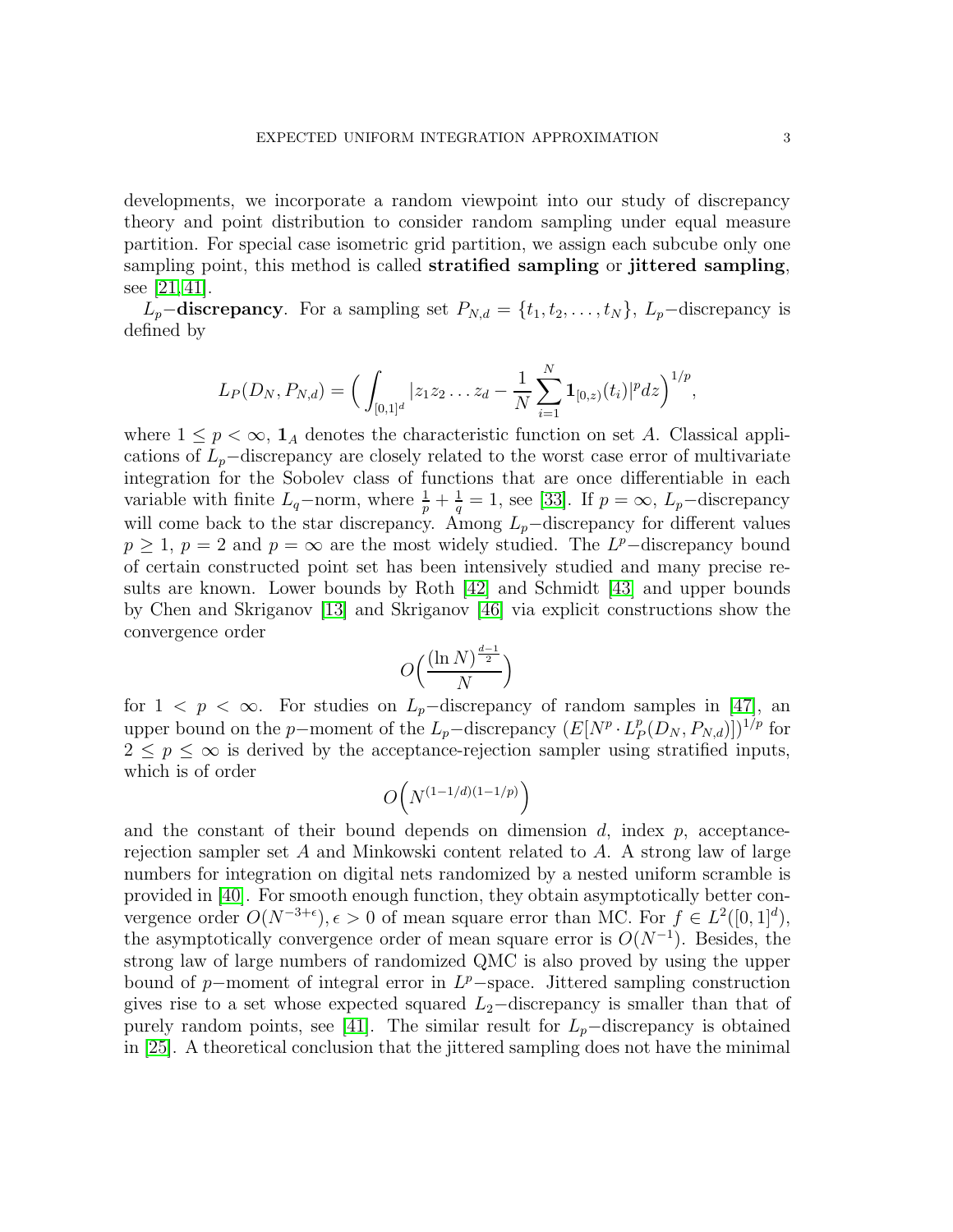#### 4 JUN XIAN, XIAODA XU

expected  $L_2$ –discrepancy among all stratified samples from convex equivolume partitions with the same number of points is presented in [\[24\]](#page-23-15), while the same conclusion for expected  $L_p$ −discrepancy is still an open problem.

Furthermore, there are some commonly used random sampling strategies. For example, simple random sampling, stratified sampling, Latin hypercube sampling, upper bound of star discrepancy for simple random sampling is studied in [\[5\]](#page-22-1), worstcase error bounds with high probability of least square approximation based on simple random samples is given in [\[26\]](#page-23-16), variances of certain functions of stratified and Latin hypercube samples are studied in [\[32,](#page-23-17) [44\]](#page-24-7). Moreover, a method to reduce the clumping of the X-axis and Y-axis projections by imposing an additional  $N$ rooks (Latin hypercube) constraint on the jittered sampling (stratified sampling) pattern is presented in [\[14\]](#page-23-18).

Former research on uniform integration approximation using random sampling in general Sobolev space  $\mathbb{H}^s$  with smoothness parameter  $s > \frac{d}{2}$  defined over the unit sphere  $\mathbb{S}^d$ , see [\[9\]](#page-22-8), expected value of the squared uniform integration approximation for random samples collected on d–dimensional unit sphere  $\mathbb{S}^d$  is given, relatively result using stratified samples based on equal measure partition to  $\mathbb{S}^d$  is also presented. In this paper, the idea of stratified sampling by equal measure partition to  $[0, 1]^d$  is adopted to improve the classical mean square error of MC to  $O(N^{-1-\frac{1}{d}})$  for functions in Sobolev space  $\mathcal{H}^{1}(K)$  equipped with a reproducing kernel. In more general Sobolev space  $F_{d,q}^*$ , see [\[35\]](#page-24-8), for functions equipped with some boundary conditions, we obtain upper bounds of p-moment of integral error.

The rest of this paper is organized as follows. In Section [2](#page-3-0) we first introduce some preliminaries, which are on reproducing kernel space and general equal measure partition. In Section [3](#page-8-0) we present several improved mean square error bounds of uniform integration approximation in a Sobolev space  $\mathcal{H}^1(K)$  using stratified random sampling method according to different equal measure partition manners. In Section [4](#page-15-0) we give several upper bounds of p−moment of integral approximation error in general Sobolev space  $F_{d,q}^*$ . Finally, in Section [5](#page-22-9) we conclude the paper with a short summary.

## <span id="page-3-0"></span>2. Preliminaries on reproducing kernel Hilbert space and general equal measure partition

Before introducing the main result, we list preliminaries used in this paper. Firstly, reproducing kernel Hilbert space is introduced, we adopt the definitions in [\[12\]](#page-23-19).

**Definition 2.1.** Let X be a metric space, we say that  $K : X \times X \to \mathbb{R}$  is symmetric *when*

$$
K(x,t) = K(t,x)
$$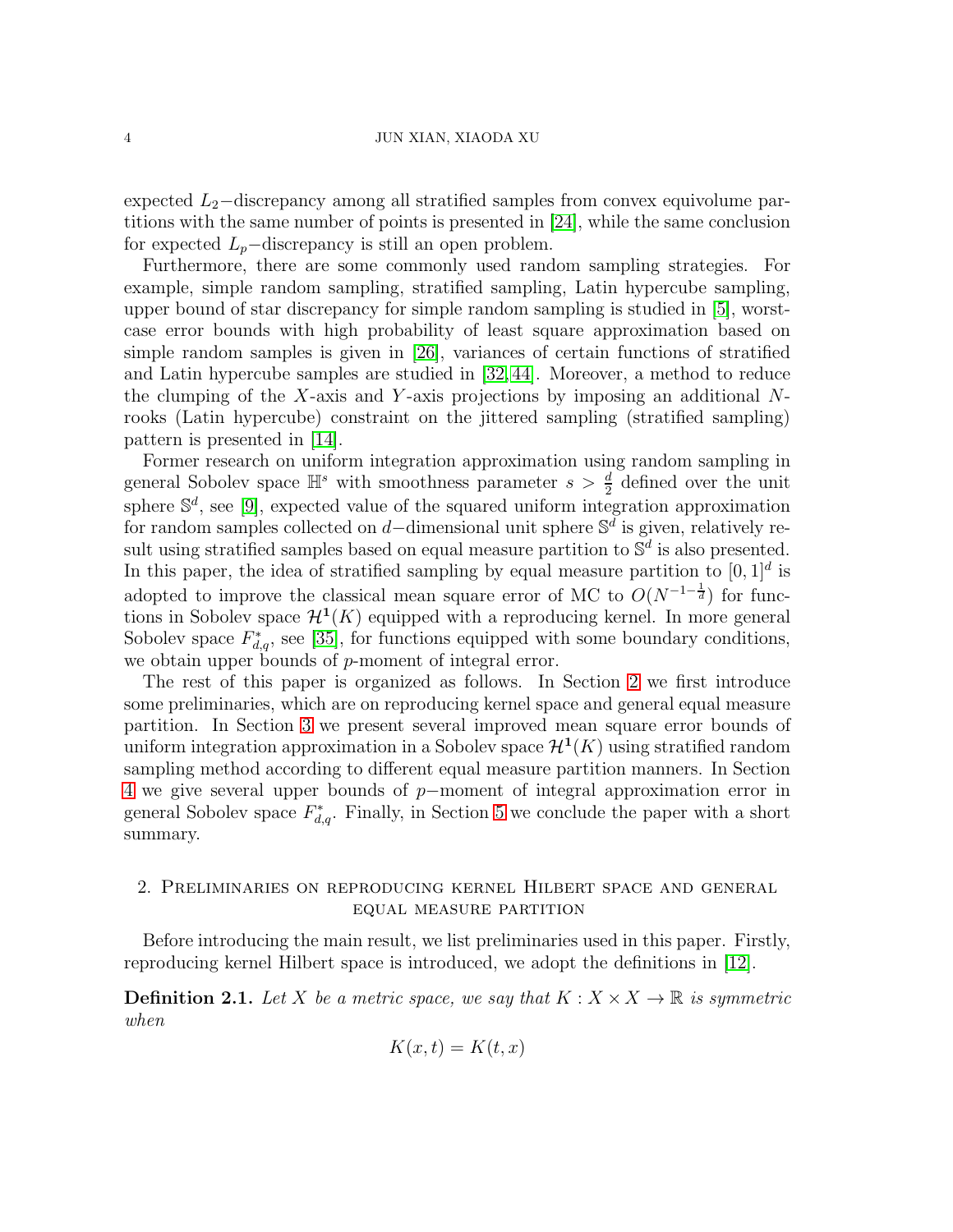*for all*  $x, t \in X$ *, and that it is positive semidefinite when for all finite sets*  $x =$  ${x_1, x_2, \ldots, x_N} \subset X$ , the  $N \times N$  matrix  $K[x]$  whose  $(i, j)$  entry  $K(x_i, x_j)$  is positive *semidefinite. We say that* K *is a Mercer kernel if it is continuous, symmetric and positive semidefinite. The matrix*  $K[x]$  *above is called the Gramian of* K *at* x.

For  $x \in X$ , we denote by  $K_x$  the function

$$
K_x: X \to \mathbb{R}
$$

$$
t \mapsto K(x, t).
$$

The main result of the reproducing kernel Hilbert space is the following:

**Theorem 2.2.** *There exits a unique Hilbert space*  $(\mathcal{H}(K), \langle, \rangle_{\mathcal{H}(K)})$  *of functions on* X *satisfying the following conditions:*

*(i)* for all  $x \in X, K_x \in \mathcal{H}(K)$ *;* 

*(ii)the span of the set*  $\{K_x | x \in X\}$  *in dense in*  $\mathcal{H}(K)$ *;* 

*(iii)for all*  $f \in \mathcal{H}(K)$  *and*  $x \in X$ ,  $f(x) = \langle K_x, f \rangle_{\mathcal{H}(K)}$ *.* 

*Then Hilbert space* H(K) *is said to be a reproducing kernel Hilbert space(RKHS), property (iii) is referred to as the reproducing property.*

Secondly, the definition of the equal measure partition for  $[0,1]^d$  is talked about in [\[8\]](#page-22-10) and discussed in [\[41\]](#page-24-1) respectively, which is in the following.

For Lebesgue measure  $\lambda$ , there exists a partition  $\Omega = {\Omega_1, \Omega_2, \ldots, \Omega_N}$  of  $[0, 1]^d$ into N subsets  $\Omega_j$ ,  $1 \leq j \leq N$  with the following properties:

<span id="page-4-2"></span>
$$
[0,1]^d = \bigcup_{1 \le j \le N} \Omega_j, \Omega_j \cap \Omega_i = \emptyset, j \ne i, \lambda(\Omega_j) = \frac{1}{N}, 1 \le j \le N,
$$

and

(2.1) 
$$
c_{1j}(d)N^{-\frac{1}{d}} \leq diam\Omega_j \leq c_{2j}(d)N^{-\frac{1}{d}}, 1 \leq j \leq N,
$$

where for each subset  $\Omega_j$ ,  $c_{1j}(d)$  and  $c_{2j}(d)$  are two constants depending only on dimension d,  $diam A = sup{\theta(x, y), x, y \in A}$  denotes the diameter of a set  $A \subset$  $[0,1]^d$ ,  $\theta(\cdot,\cdot)$  is an Euclidean metric on  $[0,1]^d$ .

<span id="page-4-0"></span>Let

(2.2) 
$$
c_1(d) = \min\{c_{11}(d), c_{12}(d), \ldots, c_{1N}(d)\},
$$

and

<span id="page-4-1"></span>(2.3) 
$$
c_2(d) = \max\{c_{21}(d), c_{22}(d), \ldots, c_{2N}(d)\}.
$$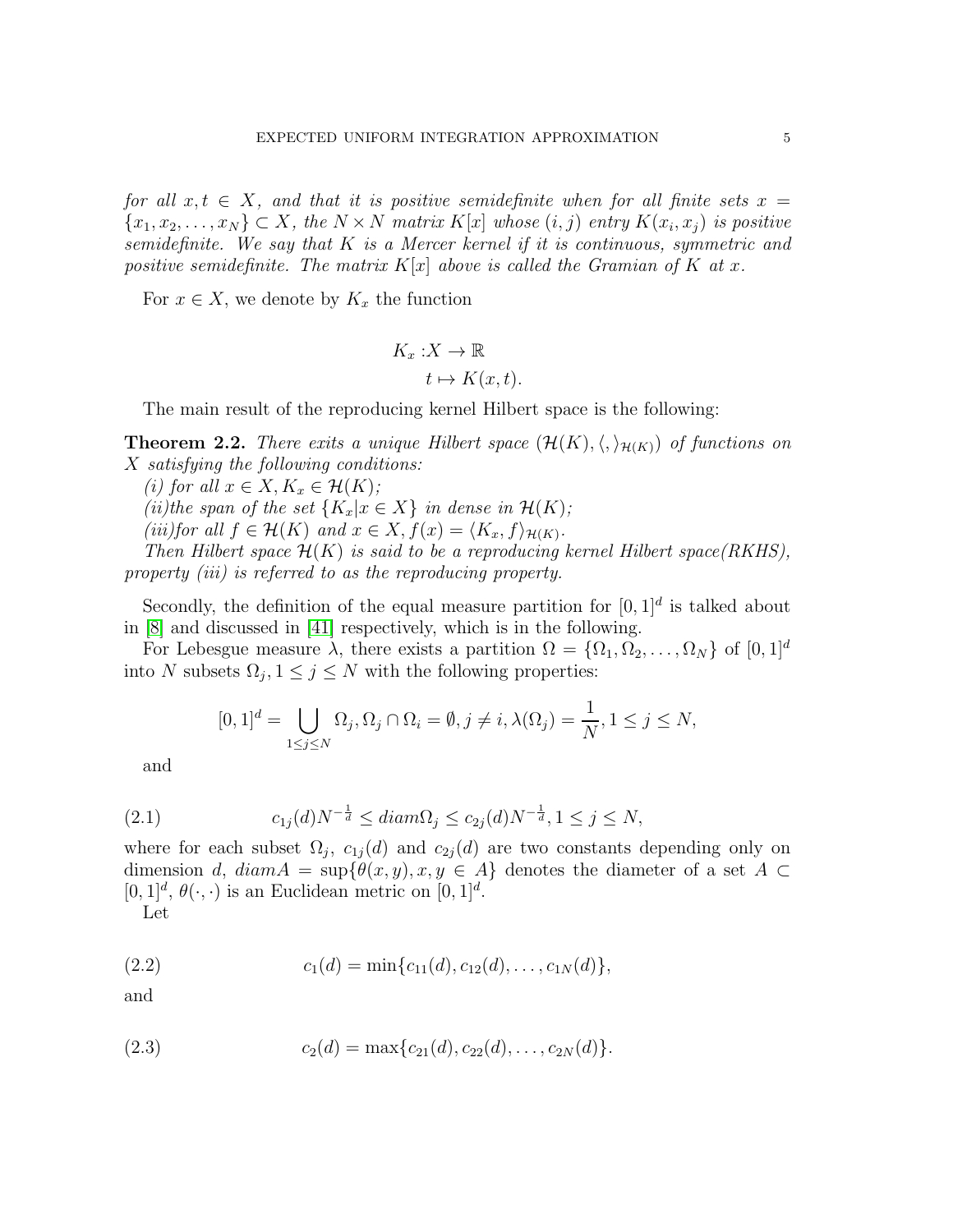<span id="page-5-3"></span>Then from  $(2.2)$  and  $(2.3)$ ,  $(2.1)$  means

(2.4) 
$$
c_1(d)N^{-\frac{1}{d}} \leq diam\Omega_j \leq c_2(d)N^{-\frac{1}{d}}, 1 \leq j \leq N,
$$

where  $c_1(d)$  and  $c_2(d)$  are two constants depending only on dimension d.

We now consider a rectangle R in  $[0, 1]^d$  anchored at 0. For a partition  $\Omega =$  $\{\Omega_1, \Omega_2, \ldots, \Omega_N\}$  of  $[0, 1]^d$ , we put

(2.5) 
$$
I_N = \{j : \partial R \cap \Omega_j \neq \emptyset\},\
$$

where  $\partial R$  is the boundary of R.

<span id="page-5-2"></span>Denote the cardinality of the index set  $I_N$  by  $|I_N|$ , we have the following estimation

(2.6) 
$$
|I_N| \le d \cdot c_2(d) \cdot N^{1-\frac{1}{d}}.
$$

In fact, let  $R = [0, x) = \prod_{i=1}^{d} [0, x_i), R' = [0, y) = \prod_{i=1}^{d} [0, y_i)$  such that  $x_i - y_i =$  $c_2(d) \cdot N^{-\frac{1}{d}}, 1 \leq i \leq d, R^* = \bigcup_{j \in I_N} \Omega_j$ , thus  $\lambda(R^*) = \frac{|I_N|}{N}$ . The union  $R^*$  is a subset in this region  $R \setminus R'$ . Therefore, we obtain

(2.7) 
$$
|I_N| \leq N\lambda(R) - N\lambda(R').
$$

<span id="page-5-0"></span>Besides, we have

<span id="page-5-1"></span>
$$
\lambda(R) - \lambda(R')
$$
  
=  $\lambda([0, x)) - \lambda([0, y))$   
=  $x_1 x_2 ... x_d - y_1 y_2 ... y_d$   
(2.8)  

$$
= \sum_{k=1}^d (y_1 y_2 ... y_{k-1} x_k x_{k+1} ... x_d - y_1 y_2 ... y_{k-1} y_k x_{k+1} ... x_d)
$$
  

$$
\leq d \cdot c_2(d) \cdot N^{-\frac{1}{d}}.
$$

Combining with  $(2.7)$  and  $(2.8)$ , we obtain  $(2.6)$ .

First case is isometric grid partition, we assign each subcube one random point, this forms jittered sampling.

### Case 1: Isometric grid partition.

The simple case is the isometric grid partition, see [\[36\]](#page-24-9) and [\[41\]](#page-24-1). The cube  $[0, 1]^d$ is divided into N axis parallel boxes  $Q_i, 1 \leq i \leq N$ , each with sides  $\frac{1}{m}$ . In this case,  $diamQ_i = \frac{\sqrt{d}}{m}$  $\frac{\sqrt{d}}{m}$ , that is  $c_1(d) = c_2(d) = \sqrt{d} \text{ in (2.4)}.$  $c_1(d) = c_2(d) = \sqrt{d} \text{ in (2.4)}.$  $c_1(d) = c_2(d) = \sqrt{d} \text{ in (2.4)}.$ 

For the isometric partition  $\Omega = \{Q_1, Q_2, \dots, Q_N\}$  of  $[0, 1]^d$ , let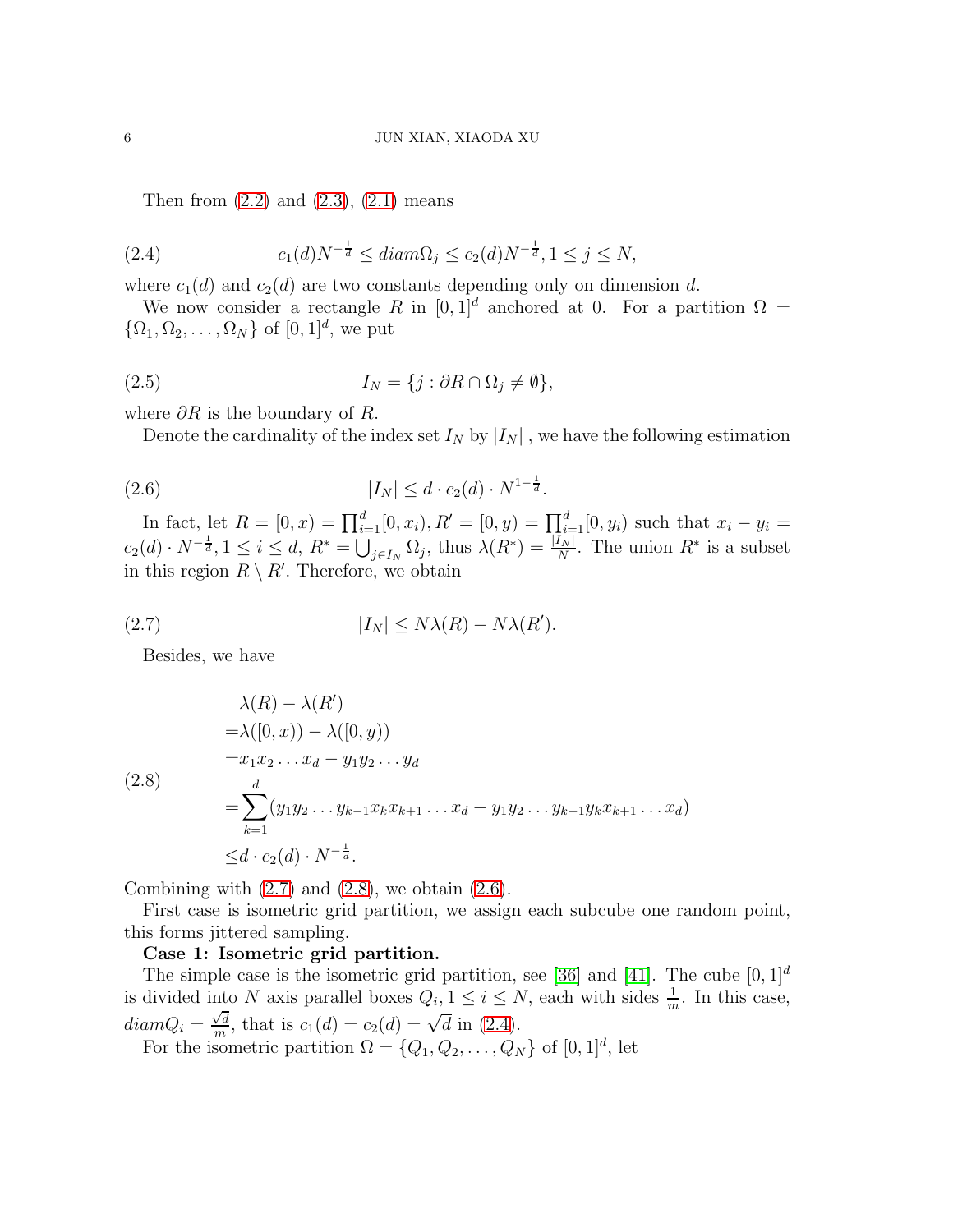$$
J_N = \{ j : \partial R \cap Q_j \neq \emptyset \},\
$$

where  $\partial R$  denotes the partial of the rectangle R in  $[0, 1]^d$  anchored at 0, following the step from  $(2.7)$  to  $(2.8)$ , we have the estimation

$$
|J_N| \le d \cdot N^{1 - \frac{1}{d}}.
$$

Second case is non-isometric grid partition, the difference between it and isometric partition is that different isometric divisions are taken on each coordinate axis.

#### Case 2: Non-isometric grid partition.

In practice, for grid partition, the same value of  $m$  on every dimension can be extended to use an  $m_1 \times m_2 \times \ldots \times m_d$  grid of strata, see introduction in [\[36\]](#page-24-9).

That is, if we choose only one sample point in each stratum, we have

$$
N = \prod_{i=1}^{d} m_i.
$$

In this case,  $[0,1]^d$  is divided into N axis parallel boxes  $Q'_i, 1 \leq i \leq N$ , each with

$$
\lambda(Q'_i) = \frac{1}{N} = \frac{1}{\prod_{i=1}^d m_i},
$$

and

(2.9) 
$$
diam Q_i' = \sqrt{\sum_{i=1}^d \frac{1}{m_i^2}}.
$$

Thus, from [\(2.9\)](#page-6-0) and fundamental inequality, we have

<span id="page-6-0"></span>
$$
\frac{\sqrt{d}}{N^{\frac{1}{d}}} \leq diam Q_i' \leq \frac{c_0(d)}{N^{\frac{1}{d}}},
$$

where  $c_0(d)$  satisfies

$$
\sqrt{d} \le c_0(d) \le \sqrt{d} \cdot M,
$$

and M is a constant such that

$$
1 \leq N \leq M^d.
$$

Third case is Hilbert space filling curve-based sampling, abbreviated as HSFCbased sampling, we mainly adopt the definition and notations in [\[27,](#page-23-20) [28\]](#page-23-21).

Case 3: Hilbert space filling curve-based sampling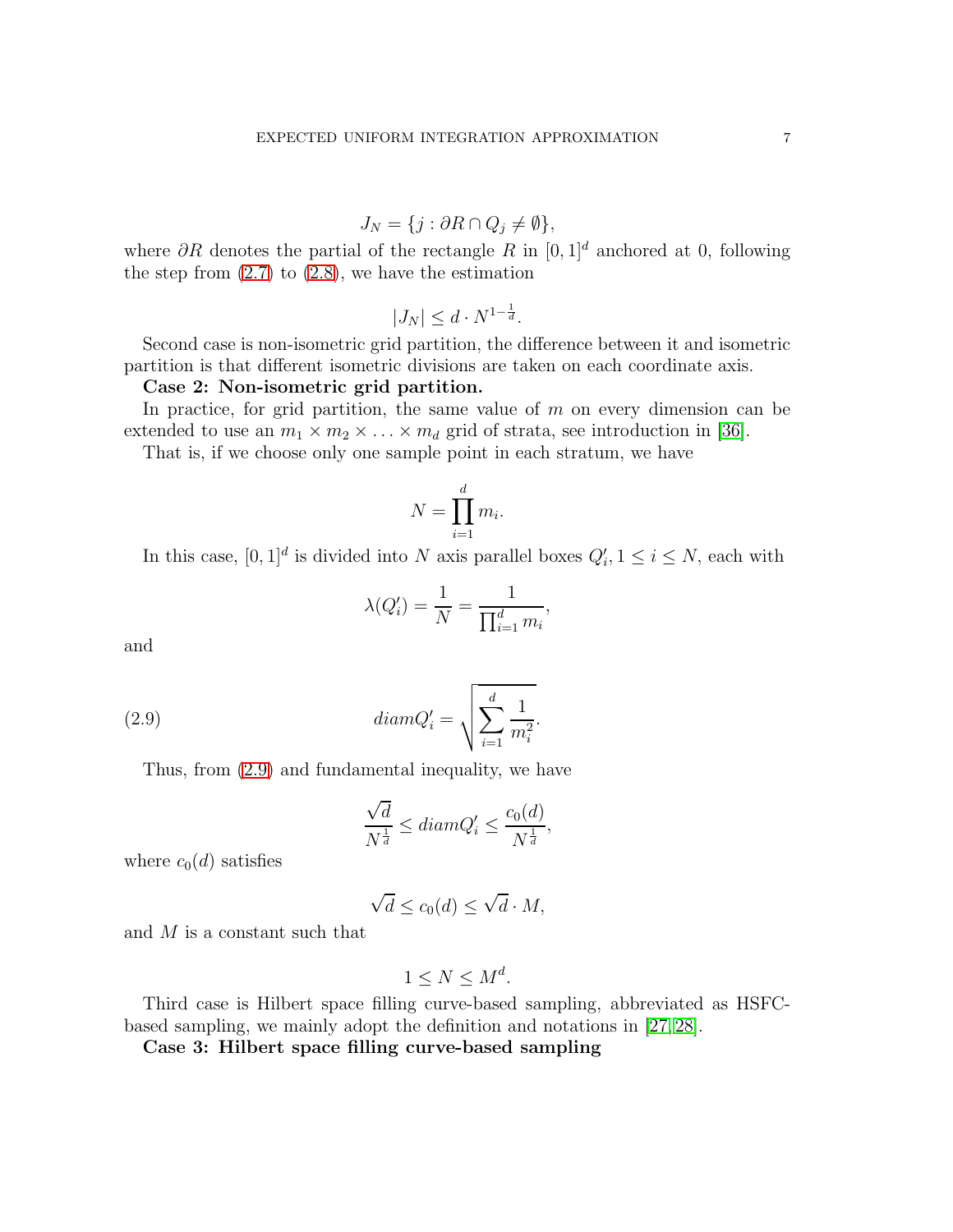Hilbert space filling curve-based sampling (HSFC-based sampling) is actually a stratified sampling formed by a special partition manner. We will use the definition and properties in [\[27,](#page-23-20) [28\]](#page-23-21). Let  $y_i$  be the first  $N = b^m$  points of the van der Corput sequence (van der Corput 1935) in base  $b \geq 2$ ,  $m = 0, 1, \ldots$  The integer  $i - 1 \geq 0$ is written in base b as

$$
i - 1 = \sum_{j=1}^{\infty} y_{ij} b^{j-1}
$$

for  $y_{ij} \in \{0, \ldots, b-1\}$ . Then,  $y_i$  is defined by

$$
y_i = \sum_{j=1}^{\infty} y_{ij} b^{-j}.
$$

The scrambled version of  $y_1, y_2, \ldots, y_N$  is  $x_1, x_2, \ldots, x_N$  written as

$$
x_i = \sum_{j=1}^{\infty} x_{ij} b^{-j},
$$

where  $x_{ij}$  are defined through random permutations of the  $y_{ij}$ . These permutations depend on  $y_{ik}$ , for  $k < j$ . More precisely,  $x_{i1} = \pi(y_{i1}), x_{i2} = \pi_{y_{i1}}(y_{i2})$  and generally for  $j \geq 2$ ,

$$
x_{ij} = \pi_{y_{i1}\dots y_{ij-1}}(y_{ij}).
$$

Each random permutation is uniformly distributed over the b! permutations of  $\{0, \ldots, b-$ 1}, and the permutations are mutually independent. The data values in the scrambled sequence can be reordered such that

$$
x_i \sim U(I_i),
$$

independently with

<span id="page-7-0"></span>
$$
I_i = \left[\frac{i-1}{N}, \frac{i}{N}\right]
$$

for  $i = 1, 2, ..., N(= b<sup>m</sup>)$ . From [\[27\]](#page-23-20), we could use Hilbert mapping  $H(x)$  from [0, 1] to  $[0, 1]^d$  for  $d \geq 1$ , to map one dimensional uniformly distributed samples to d−dimensional uniformly distributed samples. We call this sampling manner Hilbert space filling curve-based sampling(HSFC-based sampling). Let

(2.10) 
$$
E_i = H(I_i) := \{H(x) | x \in I_i\}.
$$

Then from Property 3 of HSFC in [\[27\]](#page-23-20), we obtain

<span id="page-7-1"></span>
$$
(2.11) \t\t X_i = H(x_i) \sim U(E_i).
$$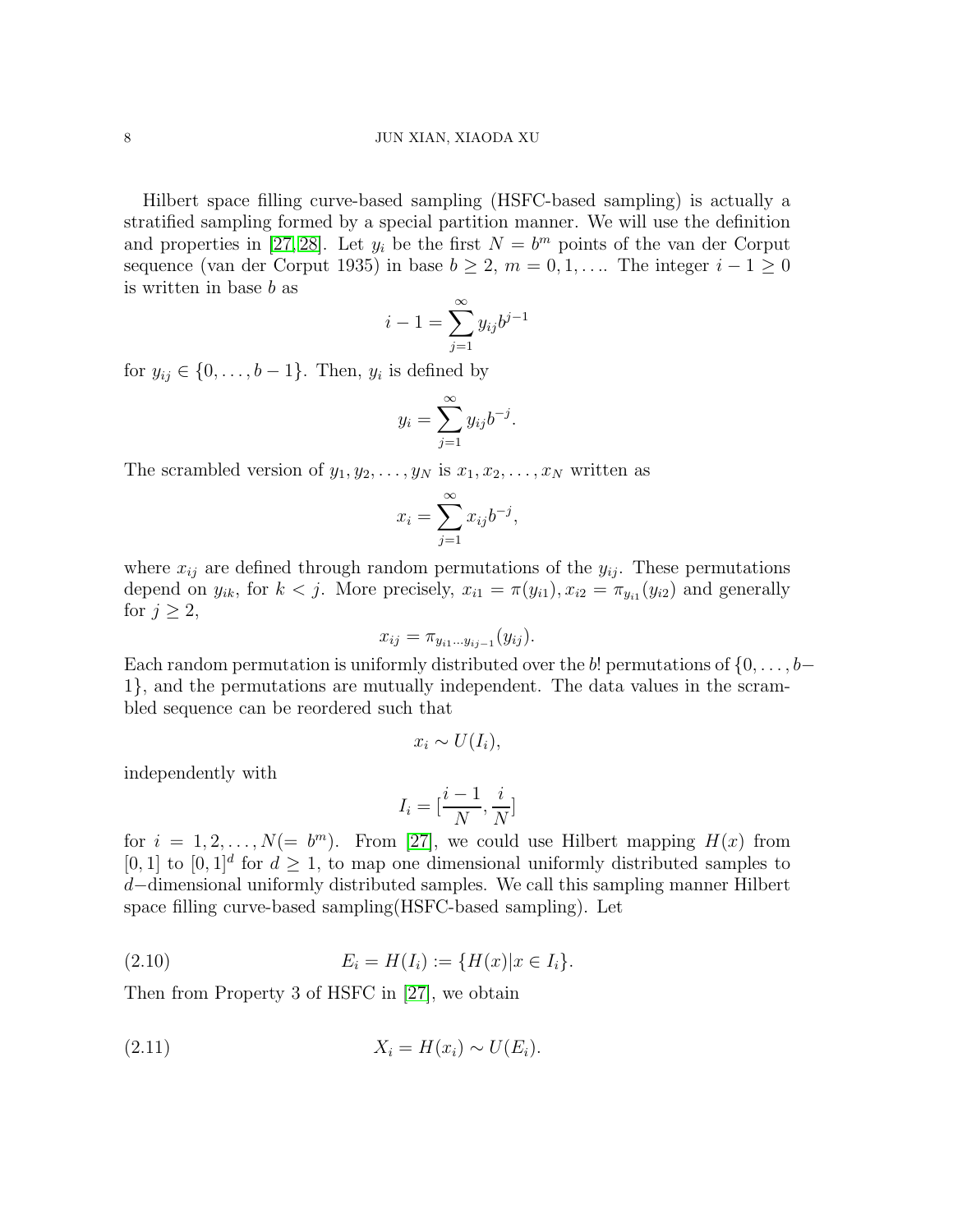This implies HSFC-based sampling is actually a stratified sampling,  ${E_i}_{i=1}^N$  is a partition of  $[0, 1]^d$ .

# <span id="page-8-0"></span>3. Mean square error bounds of uniform integration approximation IN SOBOLEV SPACE  $\mathcal{H}^1(K)$

In this section, we give the following results which are mean square error bounds of uniform integration approximation for functions in Sobolev space  $\mathcal{H}^1(K)$  equipped with a reproducing kernel, we adopt the definition of  $\mathcal{H}^1(K)$  in [\[17\]](#page-23-22).

Let

$$
\mathcal{H}^1:=\mathcal{H}^{(1,1,\ldots,1)}([0,1]^d)
$$

be the Sobolev spaces on  $[0,1]^d$ .  $\forall f \in \mathcal{H}^1$ , we have

<span id="page-8-1"></span>
$$
\frac{\partial^d}{\partial x} f(x) \in \mathcal{H}([0,1]^d),
$$

where  $\partial x = \partial x_1 \partial x_2 \dots, \partial x_d$ ,  $\mathcal{H}([0,1]^d)$  denotes the Hilbert space. Then for  $f, g \in \mathcal{H}^1$ , we define the following inner product for the Hilbert space  $\mathcal{H}([0,1]^d)$ ,

(3.1) 
$$
\langle f, g \rangle_{\mathcal{H}^1} = \int_{[0,1]^d} \frac{\partial^d f}{\partial x}(t) \frac{\partial^d g}{\partial x}(t) dt.
$$

Thus, we set  $||f||_{\mathcal{H}^1} = \langle f, f \rangle_{\mathcal{H}^1}^{1/2}$  be the norm induced by the inner product defined in [\(3.1\)](#page-8-1). We now define a reproducing kernel in  $\mathcal{H}^1$ , which is given by

<span id="page-8-2"></span>(3.2) 
$$
K(x,y) = \int_{[0,1]^d} \mathbf{1}_{(x,1]}(t) \mathbf{1}_{(y,1]}(t) dt,
$$

where  $x = (x_1, x_2, \ldots, x_d), y = (y_1, y_2, \ldots, y_d), (x, 1] = \prod_{i=1}^d (x_i, 1], (y, 1] = \prod_{i=1}^d (y_i, 1],$ and  $\mathbf{1}_A$  denotes the characteristic function on set  $A \cdot \mathcal{H}^1(K)$  denotes the Sobolev space  $\mathcal{H}^1$  equipped with a reproducing kernel function  $K(x, y)$  defined in [\(3.2\)](#page-8-2). Cor-respondingly, in [\(3.1\)](#page-8-1), we define  $\langle f, g \rangle_{\mathcal{H}^1} = \langle f, g \rangle_{\mathcal{H}^1(K)}$ .

Easy to check that for kernel function defined in [\(3.2\)](#page-8-2), the reproducing property is satisfied, that is,

$$
\langle f, K(\cdot, y) \rangle_{\mathcal{H}^1(K)} = \int_{[0,1]^d} \frac{\partial^d f}{\partial x}(t) \frac{\partial^d K(x, y)}{\partial x}(t) dt = f(y).
$$

<span id="page-8-3"></span>**Theorem 3.1.** *Given a partition*  $\Omega = {\Omega_1, \Omega_2, ..., \Omega_N}$  *of the unit cube*  $[0, 1]^d$ *, any*  $d \geq 2$  and  $N \in \mathbb{N}$ , samples  $Y_1, Y_2, Y_3, \ldots, Y_N$  are uniformly distributed in the subset  $\Omega_1, \Omega_2, \Omega_3, \ldots, \Omega_N$  *which forms an equal measure partition of*  $[0, 1]^d$ *, then we have*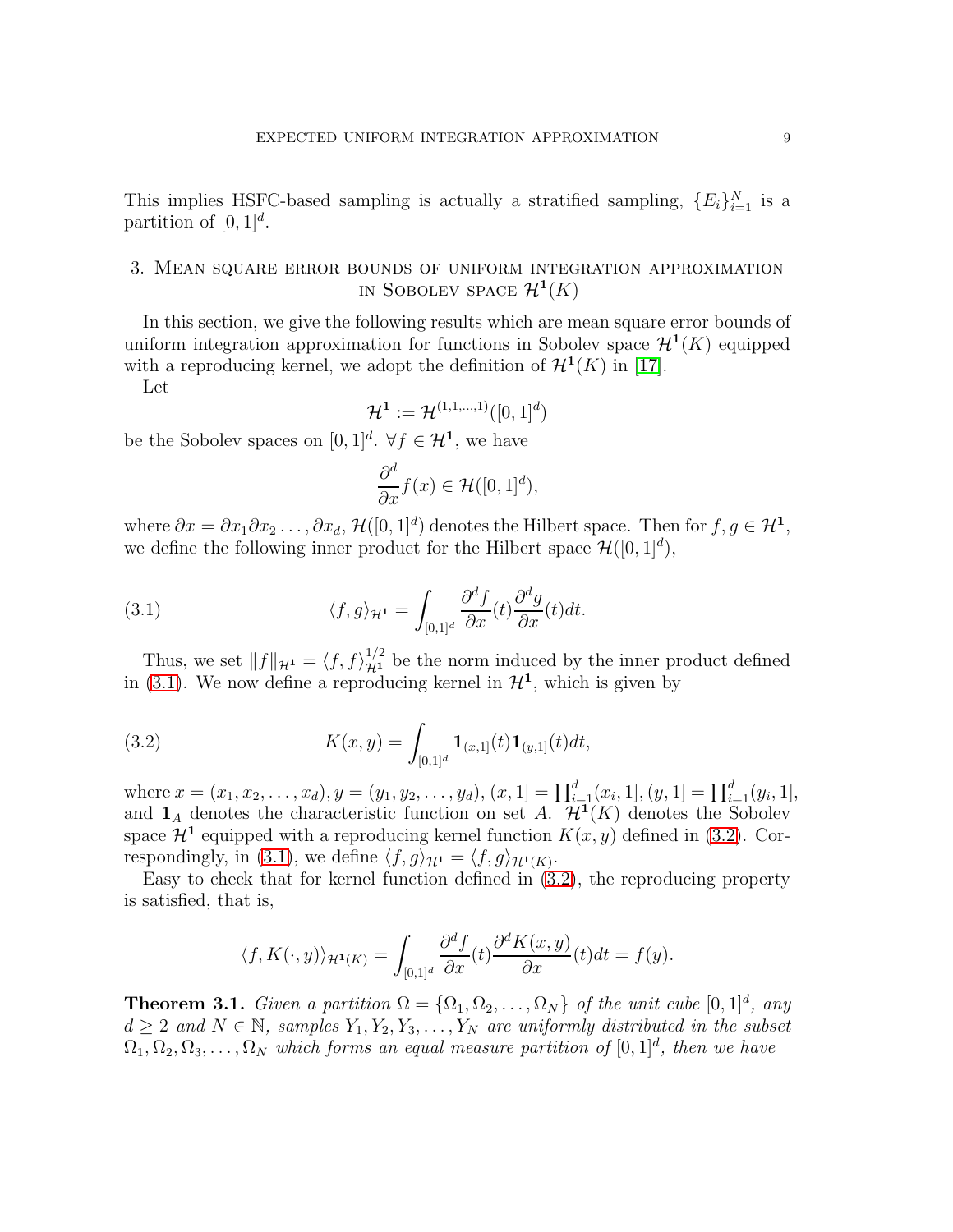$$
(3.3) \qquad \mathbb{E}[\sup_{f \in \mathcal{H}^1(K), \|f\|_{\mathcal{H}^1(K)} \le 1} \left| \frac{1}{N} \sum_{n=1}^N f(Y_n) - \int_{[0,1]^d} f(x) dx \right|^2] \le \frac{d \cdot c_2(d)}{N^{1 + \frac{1}{d}}},
$$

*where*  $c_2(d)$  *is defined in* [\(2.3\)](#page-4-1) *which is related to the maximum diameter of*  $\Omega_j$ ,  $1 \leq$  $j \leq N$ ,  $\hat{f}$  *is a function in Sobolev space*  $\mathcal{H}^1(K)$ *.* 

*Proof.* We consider the relationship between multivariate integration approximation and  $L_2$ -discrepancy. That is, for  $f \in H^1(K)$ , we have

<span id="page-9-1"></span>
$$
\left| \frac{1}{N} \sum_{n=1}^{N} f(x_n) - \int_{[0,1]^d} f(x) dx \right|
$$
\n
$$
= \left| \int_{[0,1]^d} \langle f, K(\cdot, x) \rangle_{\mathcal{H}^1(K)} dx - \frac{1}{N} \sum_{n=1}^{N} \langle f, K(\cdot, x_n) \rangle_{\mathcal{H}^1(K)} \right|
$$
\n
$$
= \left| \langle f, \int_{[0,1]^d} K(\cdot, x) dx - \frac{1}{N} \sum_{n=1}^{N} K(\cdot, x_n) \rangle_{\mathcal{H}^1(K)} \right|
$$
\n
$$
\leq \|f\|_{\mathcal{H}^1(K)} \|h\|_{\mathcal{H}^1(K)},
$$

where

(3.5) 
$$
h(z) = \int_{[0,1]^d} K(z,x)dx - \frac{1}{N}\sum_{n=1}^N K(z,x_n).
$$

Putting  $(3.2)$  into  $(3.5)$ , we have

<span id="page-9-0"></span>
$$
h(z) = \int_{[0,1]^d} \int_{[0,1]^d} \mathbf{1}_{(z,1]}(t) \mathbf{1}_{(x,1]}(t) dt dx - \frac{1}{N} \sum_{n=1}^N \int_{[0,1]^d} \mathbf{1}_{(z,1]}(t) \mathbf{1}_{(x_n,1]}(t) dt
$$
  
\n
$$
= \int_{[0,1]^d} \mathbf{1}_{(z,1]}(t) \int_{[0,1]^d} \mathbf{1}_{(x,1]}(t) dx dt - \int_{[0,1]^d} \frac{1}{N} \sum_{n=1}^N \mathbf{1}_{(x_n,1]}(t) \mathbf{1}_{(z,1]}(t) dt
$$
  
\n
$$
= \int_{[0,1]^d} \mathbf{1}_{(z,1]}(t) \Big( \int_{[0,1]^d} \mathbf{1}_{(x,1]}(t) dx - \frac{1}{N} \sum_{n=1}^N \mathbf{1}_{(x_n,1]}(t) \Big) dt
$$
  
\n
$$
= - \int_{[0,1]^d} \mathbf{1}_{(z,1]}(t) \Big( \frac{1}{N} \sum_{n=1}^N \mathbf{1}_{[0,t)}(x_n) - \lambda([0,t)) \Big) dt.
$$

Thus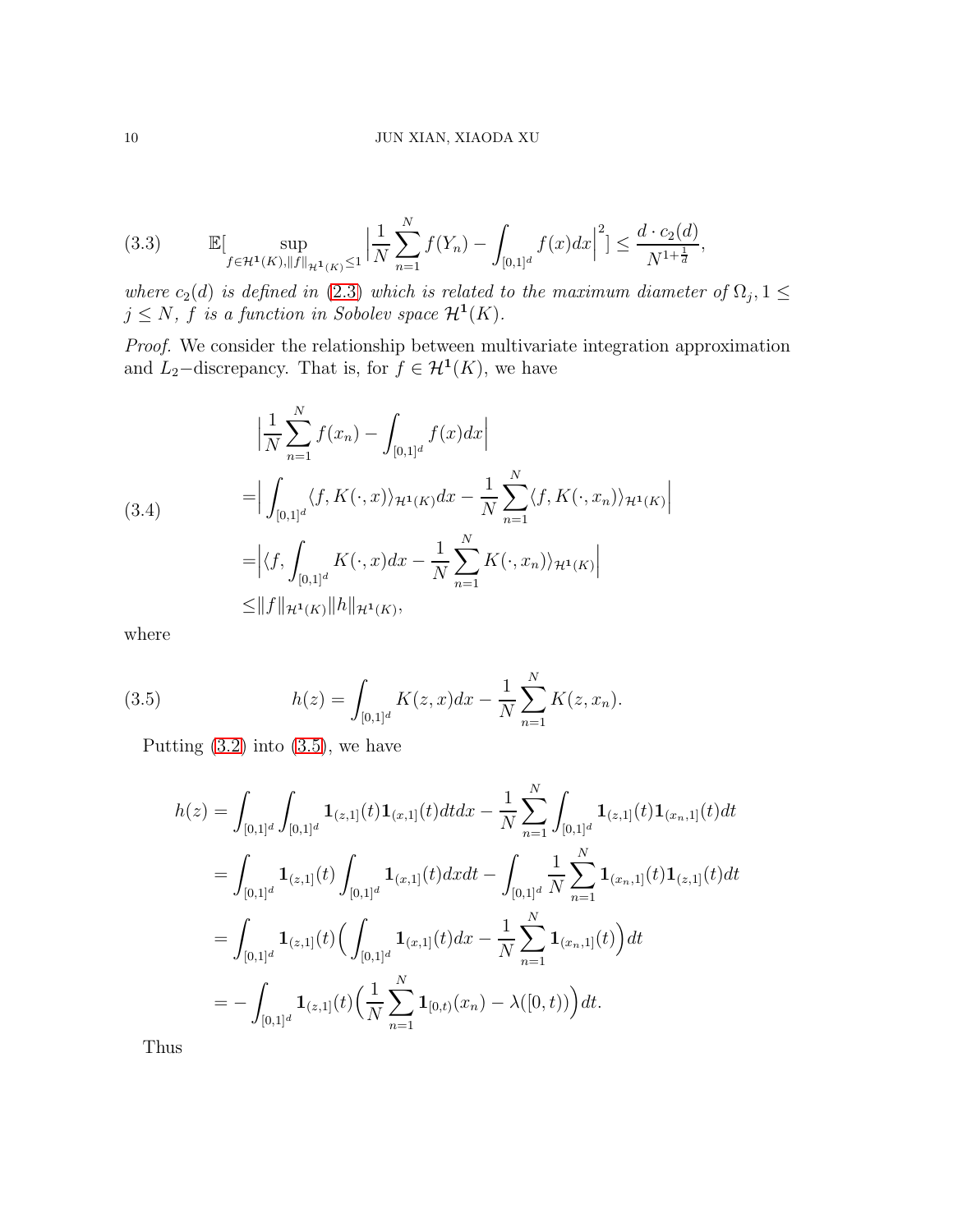(3.6) 
$$
\langle h, h \rangle_{\mathcal{H}^1(K)} = \int_{[0,1]^d} \frac{\partial^d h}{\partial z}(t) \frac{\partial^d h}{\partial z}(t) dt = L_2^2(D_N, x).
$$

<span id="page-10-0"></span>Combining  $(3.4)$  and  $(3.6)$ , we have

<span id="page-10-2"></span>(3.7) 
$$
\left|\frac{1}{N}\sum_{n=1}^{N}f(x_n)-\int_{[0,1]^d}f(x)dx\right|\leq L_2(D_N,x)\|f\|_{\mathcal{H}^1(K)},
$$

then the estimation comes down to  $L_2(D_N, x)$ .

<span id="page-10-1"></span>We consider the following discrepancy function,

(3.8) 
$$
\Delta_{\mathscr{P}}(x) = \frac{1}{N} \sum_{n=1}^{N} 1_{[0,x)}(Y_n) - \lambda([0,x)),
$$

where  $Y_n, 1 \leq n \leq N$  denotes the uniformly distributed samples from each subset  $\Omega_n, 1 \leq n \leq N$  of general partition of  $[0, 1]^d$ , and  $\lambda([0, x))$  denotes the Lebesgue measure of the anchored axis-parallel box  $[0, x)$ . For an anchored axis-parallel box  $R_0 = [0, x)$ , we can break it into two parts, one is the disjoint union of  $\Omega_i$  entirely contained by  $R_0$  and the union of remaining pieces which are the intersections of some  $\Omega_i$  and  $R_0$ , which is,

$$
R_0 = \bigcup_{i \in I_0} \Omega_i \cup \bigcup_{j \in J_0} (\Omega_j \cap R_0),
$$

where  $I_0$ ,  $J_0$  are two index-sets.

Samples  $Y_1, Y_2, Y_3, \ldots, Y_N$  are uniformly distributed in the subset  $\Omega_1, \Omega_2, \Omega_3, \ldots$ ,  $\Omega_N$  of  $[0,1]^d$ , from  $(3.8)$ , easy to know that the discrepancy function equals 0 for the disjoint union of  $\Omega_i$  entirely contained by  $R_0$ , thus we only need to consider the union of remaining pieces, we set it  $T_0$ , and from  $(2.6)$ , we have  $\lambda(T_0) \leq d \cdot c_2(d) \cdot N^{-\frac{1}{d}}$ . Thus from [\(3.8\)](#page-10-1), we have

$$
\Delta_{\mathscr{P}}(x) = \frac{1}{N} \sum_{n=1}^{N} \mathbf{1}_{[0,x)}(Y_n) - \lambda([0,x))
$$

$$
= \frac{1}{N} \sum_{n=1}^{N} \mathbf{1}_{T_0}(Y_n) - \lambda(T_0).
$$

Therefore,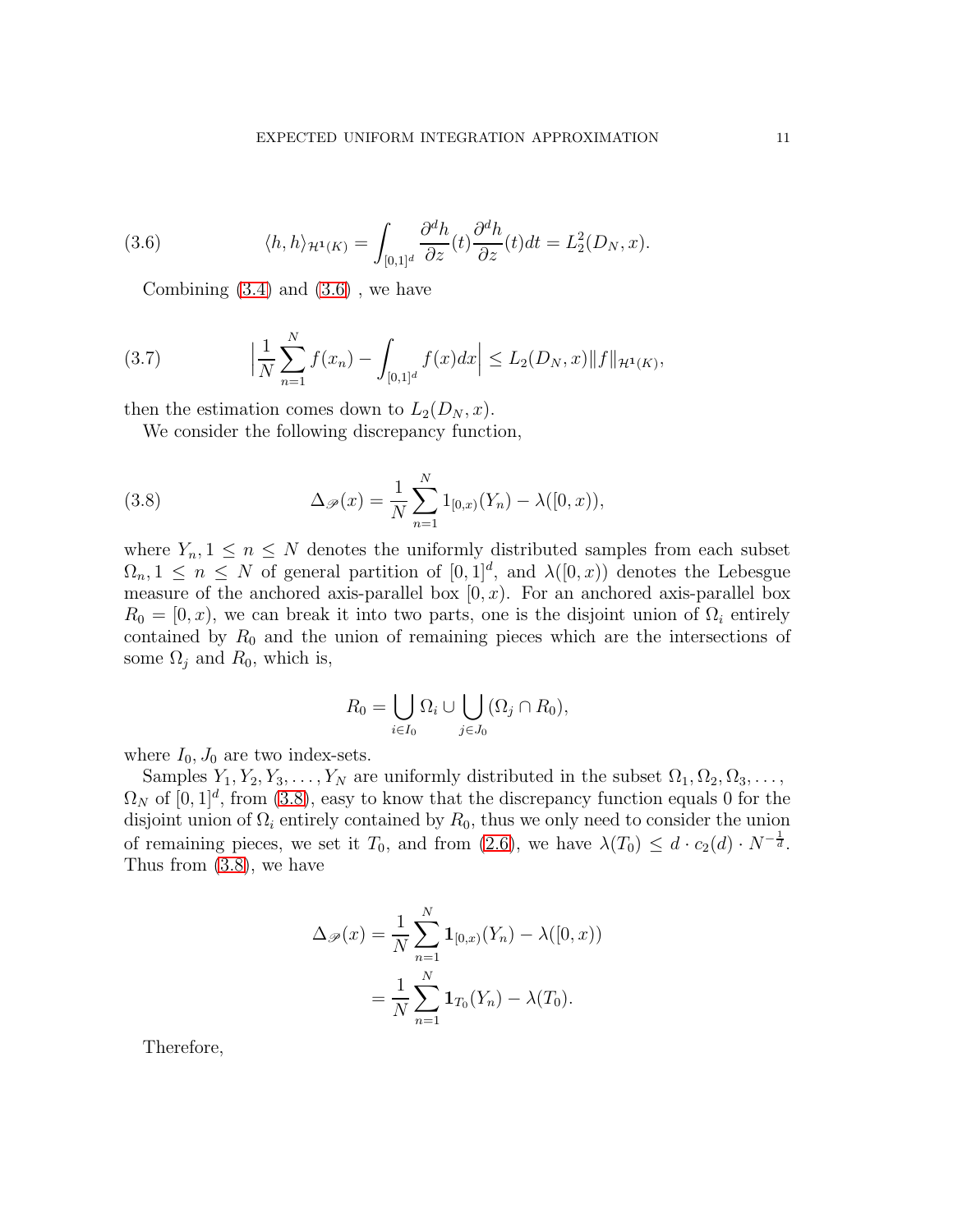(3.9) 
$$
\mathbb{E}(L_2^2(\mathscr{P})) = \mathbb{E}(\int_{[0,1]^d} |\frac{1}{N} \sum_{n=1}^N \mathbf{1}_{T_0}(Y_n) - \lambda(T_0)|^2 dx).
$$

Consider the whole summation as a random variable which defines on a region we let it  $P_{\Omega}$ , besides we set the probability measure be w, thus from [\(3.9\)](#page-11-0), we have

<span id="page-11-0"></span>
$$
\mathbb{E}(L_2^2(\mathscr{P})) = \int_{P_{\Omega}} \int_{[0,1]^d} |\frac{1}{N} \sum_{n=1}^N \mathbf{1}_{T_0}(Y_n) - \lambda(T_0)|^2 dx dw
$$
  
= 
$$
\int_{[0,1]^d} \int_{P_{\Omega}} |\frac{1}{N} \sum_{n=1}^N \mathbf{1}_{T_0}(Y_n) - \lambda(T_0)|^2 dw dx.
$$

Furthermore,

<span id="page-11-1"></span>
$$
\mathbb{E}(\frac{1}{N}\sum_{n=1}^{N} \mathbf{1}_{T_0}(Y_n)) = \int_{P_{\Omega}} \frac{1}{N} \sum_{n=1}^{N} \mathbf{1}_{T_0}(Y_n) dw = \lambda(T_0).
$$

Thus,

(3.10) 
$$
\mathbb{E}(L_2^2(\mathscr{P})) = Var(\frac{1}{N}\sum_{n=1}^N \mathbf{1}_{T_0}(Y_n)),
$$

where  $Var(\frac{1}{N})$  $\frac{1}{N} \sum_{n=1}^{N} \mathbf{1}_{T_0}(Y_n)$  denotes the variance. Besides,

$$
Var(\sum_{n=1}^{N} \mathbf{1}_{T_0}(Y_n)) := \sum_{i=1}^{N} [\mathbf{E} (\mathbf{1}_{T_0}^2 (Y_i)) - (\mathbf{E} (\mathbf{1}_{T_0} (Y_i)))^2]
$$
  
= 
$$
\sum_{i=1}^{N} [\mathbb{P} (Y_i \in T_0 \cap \Omega_i) - \mathbb{P}^2 (Y_i \in T_0 \cap \Omega_i)]
$$
  
= 
$$
\sum_{i=1}^{N} \frac{\lambda(T_0 \cap \Omega_i)}{\lambda(\Omega_i)} (1 - \frac{\lambda(T_0 \cap \Omega_i)}{\lambda(\Omega_i)})
$$
  
\$\leq N\lambda(T\_0) - N\lambda^2(T\_0).

Combining with  $\lambda(T_0) \leq d \cdot c_2(d) \cdot N^{-\frac{1}{d}}$  and [\(3.10\)](#page-11-1), we have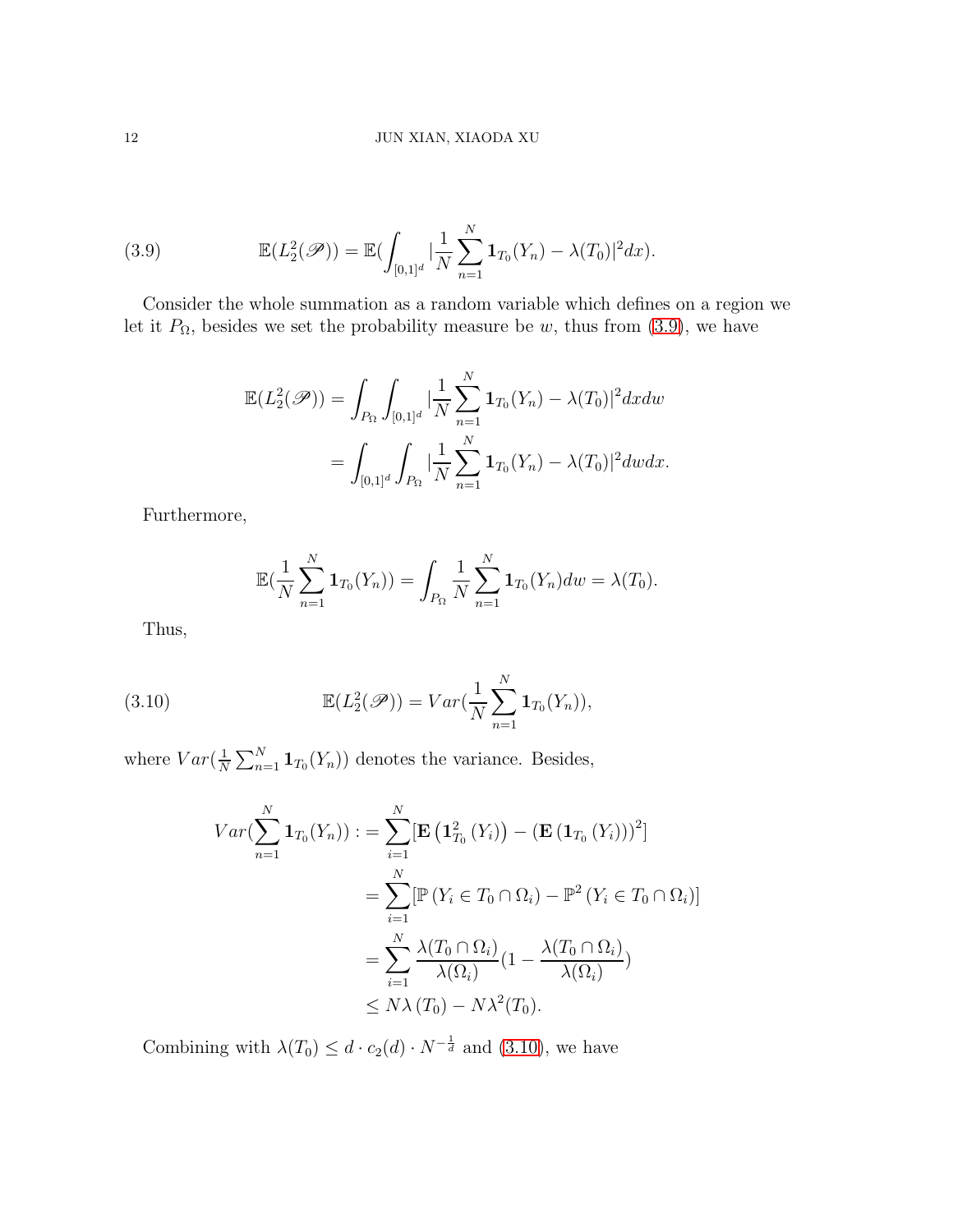(3.11) 
$$
\mathbb{E}(L_2^2(\mathscr{P})) = Var(\frac{1}{N} \sum_{n=1}^N \mathbf{1}_{T_0}(Y_n)) \leq \frac{d \cdot c_2(d)}{N^{1 + \frac{1}{d}}}.
$$

From [\(3.7\)](#page-10-2), we have

(3.12) 
$$
\mathbb{E}[\sup_{f \in \mathcal{H}^1(K), \|f\|_{\mathcal{H}^1(K)} \leq 1} |\frac{1}{N} \sum_{n=1}^N f(Y_n) - \int_{[0,1]^d} f(x) dx|^2] \leq \mathbb{E}(L_2^2(\mathscr{P})),
$$

which complete the proof.

Remark 3.2. *Theorem [3.1](#page-8-3) adopts technique of stratified random sampling formed by general equal measure partition to obtain better convergence order*  $O(N^{-1-\frac{1}{d}})$  *of mean square error bounds, comparing with traditional convergence order*  $O(N^{-1})$ *using crude Monte Carlo method.*

Combining with Theorem [3.1](#page-8-3) and Example 1 in Section 1, we obtain the following corollary.

<span id="page-12-0"></span>**Corollary 3.3.** For an isometric grid partition  $\{Q_1, Q_2, \ldots, Q_N\}$  of the unit cube [0, 1]<sup>d</sup>, any d, m ≥ 2 and N ∈ N such that  $N = m^d$ , d–dimension samples  $X_1, X_2, X_3$ ,  $\ldots, X_N$  are uniformly distributed in the subset  $Q_1, Q_2, Q_3, \ldots, Q_N$  of  $[0, 1]^d$ , then we *have*

(3.13) 
$$
\mathbb{E}[\sup_{f \in \mathcal{H}^1(K), \|f\|_{\mathcal{H}^1(K)} \leq 1} \left| \frac{1}{N} \sum_{n=1}^N f(X_n) - \int_{[0,1]^d} f(x) dx \right|^2] \leq \frac{d}{N^{1+\frac{1}{d}}},
$$

where  $f$  is a function in Sobolev space  $\mathcal{H}^1(K)$ .

<span id="page-12-1"></span>**Corollary 3.4.** For the HSFC-based sampling, which is a special partition  $\{E_1, E_2\}$  $,..., E_N$  *of the unit cube*  $[0,1]^d$ , any  $d, m, b \geq 2$  and  $N \in \mathbb{N}$  such that  $N = b^m$ , d−dimension samples  $X'_1, X'_2, X'_3, \ldots, X'_N$  are uniformly distributed in the subset  $E_1, E_2, E_3, \ldots, E_N$  of  $[0, 1]^d$ , then we have

$$
(3.14) \qquad \mathbb{E}[\sup_{f \in \mathcal{H}^1(K), \|f\|_{\mathcal{H}^1(K)} \le 1} \left| \frac{1}{N} \sum_{n=1}^N f(X_n') - \int_{[0,1]^d} f(x) dx \right|^2] \le \frac{2d\sqrt{d+3}}{N^{1+\frac{1}{d}}},
$$

where  $f$  is a function in Sobolev space  $\mathcal{H}^1(K)$ .

 $\Box$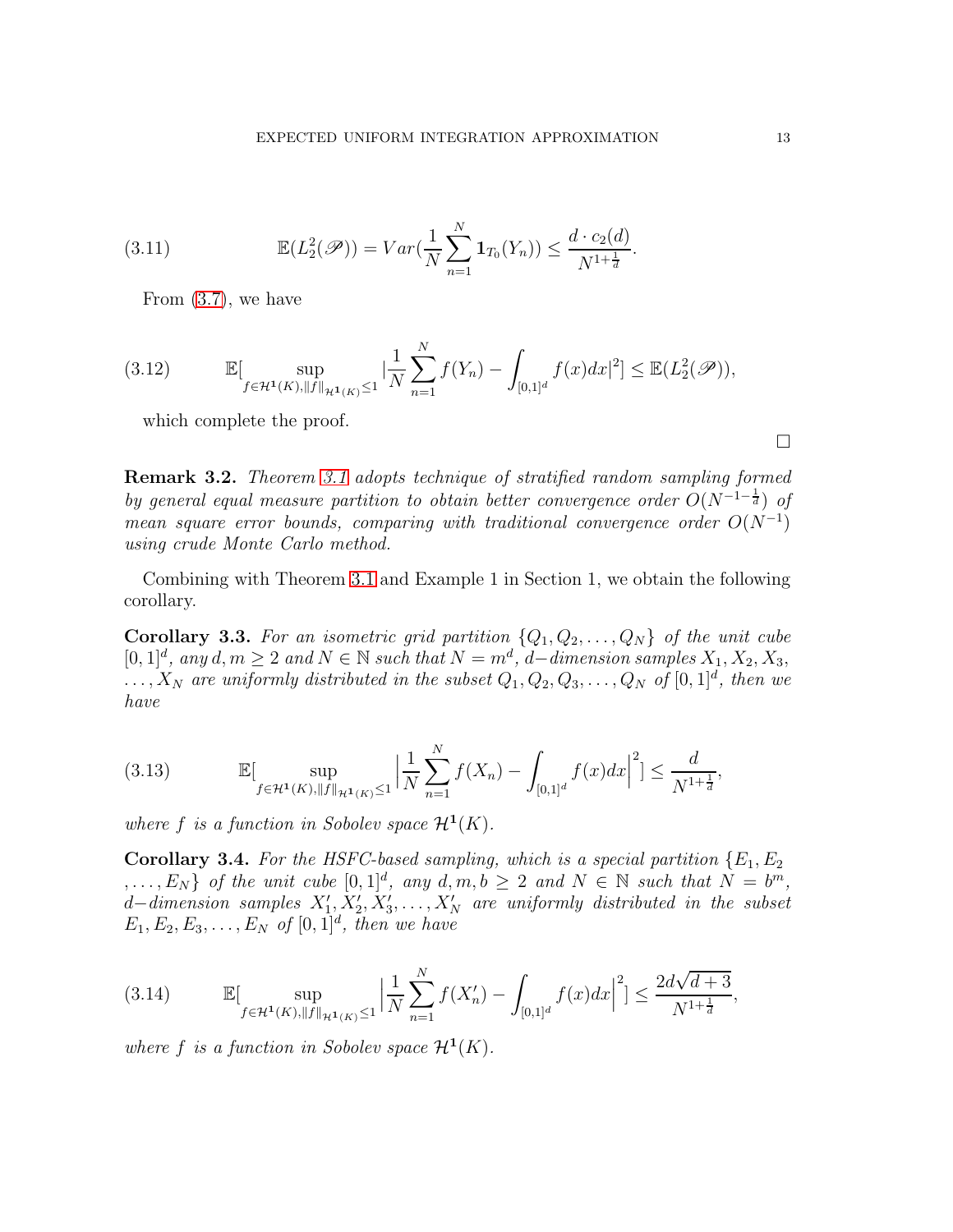*Proof.* From [\[28\]](#page-23-21), if we let  $A = H([p,q])$  for  $0 \le p < q \le 1$ , then  $\lambda_d(A) = \lambda_1([p,q])$  $q - p$ , where we use  $\lambda_d$  and  $\lambda_1$  to distinguish d–dimensional and 1–dimensional Lebesgue measure. Furthermore, if  $x \sim U([p,q])$ , then  $H(x) \sim U(A)$ . Let r be the diameter of A, then

<span id="page-13-0"></span>(3.15) 
$$
r \le 2\sqrt{d+3} \cdot (q-p)^{\frac{1}{d}}.
$$

From  $(2.10)$  and  $(2.11)$ , we have,  $\{E_1, E_2, ..., E_N\}$  is a partition of  $[0, 1]^d$ , and  $\lambda(E_i) = \frac{1}{N}, 1 \leq i \leq N$ , from [\(3.15\)](#page-13-0), the diameter of every  $E_i$  is no large than  $2\sqrt{d+3}\cdot N^{-\frac{1}{d}}$ . This implies  $c_2(d) = 2\sqrt{d+3}$  in [\(2.4\)](#page-5-3). Combining with Theorem [3.1,](#page-8-3) the proof is completed.  $\Box$ 

Next, we give an uniform mean square error bound for Latin hypercube samples. We use the definition of Latin hypercube sampling in [\[36\]](#page-24-9). Suppose

<span id="page-13-1"></span>(3.16) 
$$
X_{ij} = \frac{\pi_j(i-1) + U_{ij}}{N}, 1 \le i \le N, 1 \le j \le d,
$$

where  $\pi_1, \pi_2, \ldots, \pi_d$  are uniform permutations of  $\{0, 1, \ldots, N-1\}, U_{ij} \sim \mathbf{U}[0, 1)$ , and all the  $U_{ij}$  and  $\pi_j$  are independent, then  $X_{ij}$  consist of Latin hypercube samples.

<span id="page-13-3"></span>**Lemma 3.5.** *[\[36\]](#page-24-9)* Let  $d \geq 1, N \geq 1$  *be integers and*  $X_{ij}$  *be a Latin hypercube sample defined by* [\(3.16\)](#page-13-1)*, then*  $X_i \sim U[0, 1]^d$  *holds for each*  $i = 1, 2, ..., N$ .

<span id="page-13-4"></span>**Theorem 3.6.** Let  $f(x)$  be a real-valued function in  $\mathcal{H}^1(K)$  with the condition

$$
C = \int_{[0,1]^d} (f(x) - \int_{[0,1]^d} f(x)dx)^2 dx < \infty,
$$

*for isometric grid partition,*  $Z_1, Z_2, \ldots, Z_N$  *are Latin hypercube samples, then we have*

(3.17) 
$$
\mathbb{E}[\sup_{f \in \mathcal{H}^1(K), \|f\|_{\mathcal{H}^1(K)} \leq 1} \left| \frac{1}{N} \sum_{n=1}^N f(Z_n) - \int_{[0,1]^d} f(z) dz \right|^2] \leq \frac{C}{N-1},
$$

where  $f$  is a function in Sobolev space  $\mathcal{H}^1(K)$ .

*Proof.* Considering,

<span id="page-13-2"></span>(3.18) 
$$
\mathbb{E}[\sup_{f \in \mathcal{H}^1(K), \|f\|_{\mathcal{H}^1(K)} \leq 1} \left| \frac{1}{N} \sum_{n=1}^N f(Z_n) - \int_{[0,1]^d} f(z) dz \right|^2].
$$

Suppose the whole part in expectation formula [\(3.18\)](#page-13-2) as a random variable which defines on a region we let it Z, besides we set the probability measure be  $\mu$ , thus,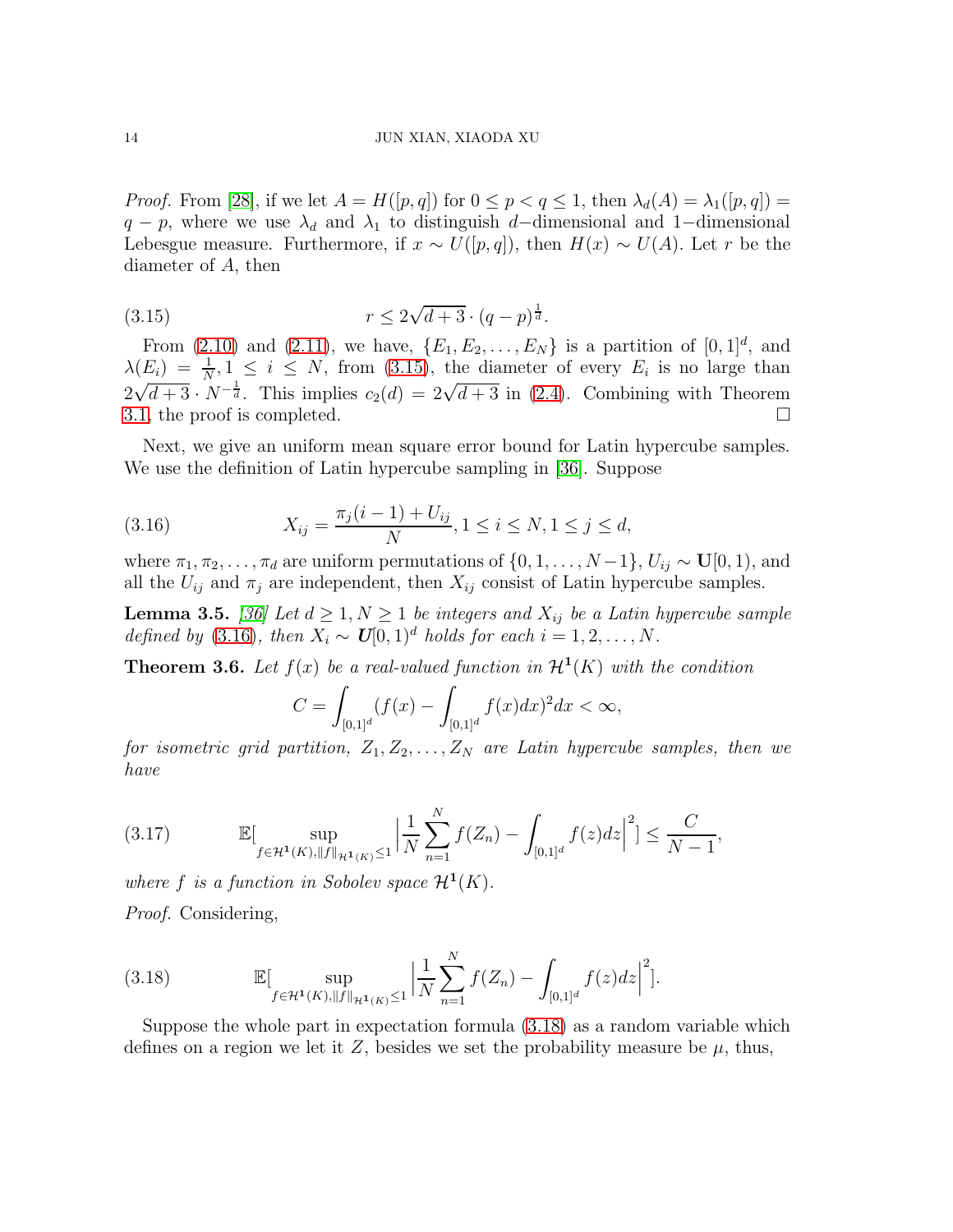<span id="page-14-0"></span>
$$
\mathbb{E}[\sup_{f \in \mathcal{H}^1(K), \|f\|_{\mathcal{H}^1(K)} \le 1} |\frac{1}{N} \sum_{n=1}^N f(Z_n) - \int_{[0,1]^d} f(z) dz|^2]
$$
\n
$$
= \int_{Z} \sup_{f \in \mathcal{H}^1(K), \|f\|_{\mathcal{H}^1(K)} \le 1} |\frac{1}{N} \sum_{n=1}^N f(Z_n) - \int_{[0,1]^d} f(z) dz|^2 d\mu
$$
\n
$$
= \sup_{f \in \mathcal{H}^1(K), \|f\|_{\mathcal{H}^1(K)} \le 1} \int_Z |\frac{1}{N} \sum_{n=1}^N f(Z_n) - \int_{[0,1]^d} f(z) dz|^2 d\mu.
$$

According to Lemma [3.5,](#page-13-3) we have

(3.20) 
$$
\mathbb{E}(\frac{1}{N}\sum_{n=1}^{N}f(Z_n)) = \int_{[0,1]^d}f(z)dz.
$$

<span id="page-14-1"></span>Combining  $(3.19)$  and  $(3.20)$ , we have

(3.21)  
\n
$$
\mathbb{E}[\sup_{f \in \mathcal{H}^1(K), \|f\|_{\mathcal{H}^1(K)} \le 1} |\frac{1}{N} \sum_{n=1}^N f(Z_n) - \int_{[0,1]^d} f(z) dz|^2]
$$
\n
$$
= \sup_{f \in \mathcal{H}^1(K), \|f\|_{\mathcal{H}^1(K)} \le 1} Var(\frac{1}{N} \sum_{n=1}^N f(Z_n)).
$$

Furthermore, from the condition

$$
C = \int_{[0,1]^d} (f(x) - \int_{[0,1]^d} f(x)dx)^2 dx < \infty
$$

and a result in [\[39\]](#page-24-10), which is,

(3.22) 
$$
Var(\frac{1}{N} \sum_{n=1}^{N} f(Z_n)) \leq \frac{C}{N-1},
$$

which completes the proof.  $\Box$ 

Remark 3.7. *Systematic studies of Latin hypercube sampling on asymptotic variance for the sample mean are given in [\[32,](#page-23-17) [37–](#page-24-11)[39\]](#page-24-10), in Theorem [3.6,](#page-13-4) we use result of asymptotic variance for the sample mean derived by [\[39\]](#page-24-10) to give the uniform integration approximation bound for Latin hypercube samples, we find that the convergence order is consistent with MC method, which is*  $O(N^{-1})$ *, stratified sampling improves the convergence order of these two sampling methods to*  $O(N^{-1-\frac{1}{d}})$ *.*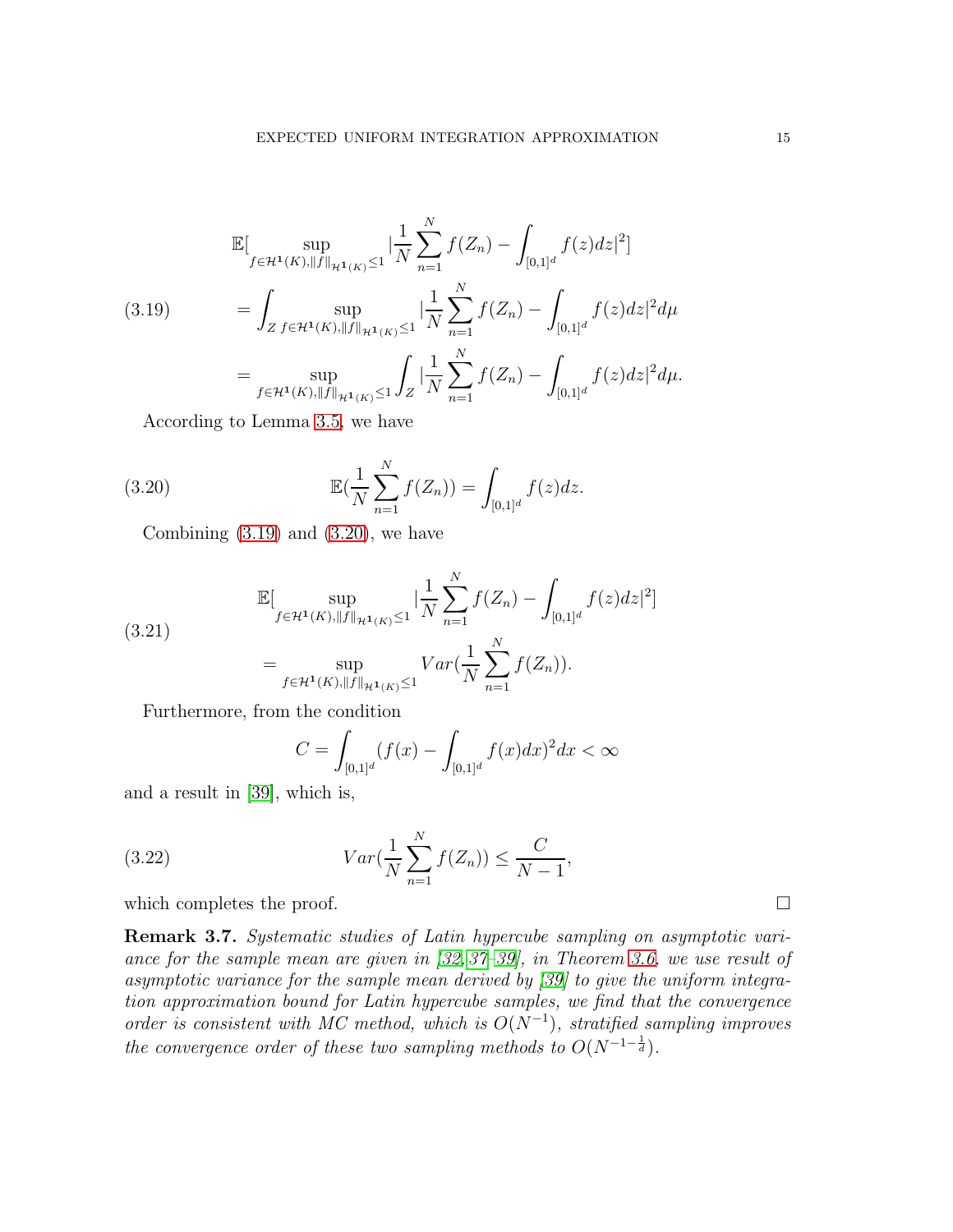For simple random sampling mode, we have the following result, which is a case of stratified sampling degradation where  $\Omega_1 = \Omega_2 = \ldots = \Omega_N = [0, 1]^d$ .

<span id="page-15-1"></span>Corollary 3.8. Let  $x_1, x_2, \ldots, x_N$  be simple random sampling points uniformly dis*tributed in*  $[0, 1]^d$ *, then we have* 

(3.23) 
$$
\mathbb{E}[\sup_{f \in \mathcal{H}^1(K), \|f\|_{\mathcal{H}^1(K)} \leq 1} \left| \frac{1}{N} \sum_{n=1}^N f(x_n) - \int_{[0,1]^d} f(z) dz \right|^2] \leq \frac{d^{\frac{3}{2}}}{N},
$$

where  $f$  is a function in Sobolev space  $\mathcal{H}^1(K)$ .

Remark 3.9. *Theorem [3.1,](#page-8-3) Corollary [3.3,](#page-12-0)[3.4,](#page-12-1)[3.8](#page-15-1) and Theorem [3.6](#page-13-4) imply the stratified random sampling formed by equal measure partition could obtain better mean square error bounds of uniform integration approximation than simple random sampling and Latin hypercube sampling in sense of convergence order. For instance, for stratification grid and HSFC-based sampling, which serve as special partition manners, we can improve the convergence order of mean square error bounds from*  $traditional\ O(N^{-1})$  *using simple random sampling or Latin hypercube sampling to*  $O(N^{-1-\frac{1}{d}})$ .

# <span id="page-15-0"></span>4. Upper bounds of p-moment of integral approximation error in general Sobolev space  $F_{d,q}^*$

In this section, we use expected  $L_p$ –discrepancy( $p \geq 1$ ) bounds for stratified random samples formed by general equal measure partition to give several upper bounds of p−moment of integral approximation error for functions in Sobolev space  $F_{d,q}^*$ , where  $\frac{1}{p} + \frac{1}{q} = 1$ , we adopt the definition of  $F_{d,q}^*$  in [\[35\]](#page-24-8).

Let

$$
W_q^1 := W_q^{(1,1,\ldots,1)}([0,1]^d)
$$

be the Sobolev spaces on  $[0,1]^d$ . For  $f \in W_q^1$ , we define the norm

$$
||f||_{d,q}^* = \Big(\int_{[0,1]^d} |\frac{\partial^d}{\partial x} f(x)|^q dx\Big)^{1/q}
$$

for  $q \in [1, \infty)$  and

$$
||f||_{d,\infty}^* = \sup_{x \in [0,1]^d} |\frac{\partial^d}{\partial x} f(x)|,
$$

where  $\partial x = \partial x_1 \partial x_2 \dots \partial x_d$ . We consider a following space,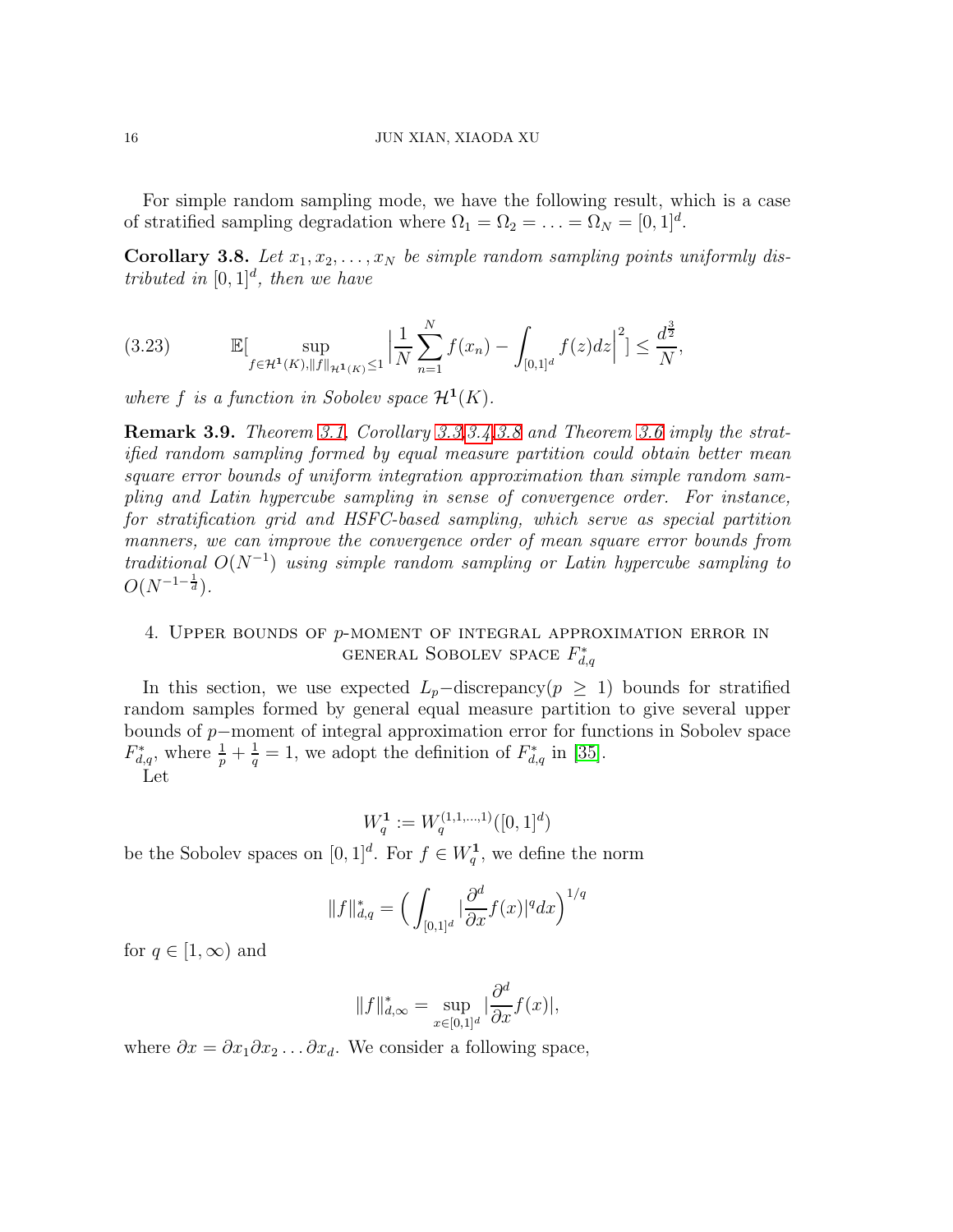<span id="page-16-0"></span>(4.1) 
$$
F_{d,q}^* = \{ f \in W_q^1 | f(x) = 0 \text{ if } x_j = 1 \text{ for some } 1 \le j \le d, ||f||_{d,q}^* < \infty \},
$$

which enforces the functions in  $W_q^1$  boundary conditions. Boundary conditions are necessary there in  $(4.1)$  for uniform integration approximation, see [\[35\]](#page-24-8).

<span id="page-16-2"></span>**Theorem 4.1.** *For any*  $d \geq 2, 1 \leq p < \infty$ , and  $N \in \mathbb{N}$ , *d*−*dimensional sampling set*  $x = \{x_1, x_2, x_3, \ldots, x_N\}$  *is uniformly distributed in the subset*  $\Omega_1, \Omega_2, \Omega_3, \ldots, \Omega_N$ which is some general partition of  $[0,1]^d$ , then for functions f in Sobolev space  $F_{d,q}^*$ *, where*  $\frac{1}{p} + \frac{1}{q}$  $\frac{1}{q} = 1$ , we have

(4.2) 
$$
\mathbb{E}\big[\sup_{f\in F_{d,q}^*,\|f\|_{d,q}^*\leq 1}\Big|\frac{1}{N}\sum_{n=1}^N f(x_n)-\int_{[0,1]^d}f(x)dx\Big|^p\big]\leq \frac{d^{\frac{p}{2}}\cdot c_2(d)^{\frac{p}{2}}}{N^{\frac{p}{2}+\frac{p}{2d}}},
$$

*where*  $c_2(d)$  *is defined in* [\(2.3\)](#page-4-1) *which is related to the maximum diameter of*  $\Omega_j$ ,  $1 \leq$  $j \leq N$ .

*Proof.* For  $f \in F_{d,q}^*$ , due to the boundary conditions in  $(4.1)$ , then using integration by parts, we have

$$
|I(f) - \tilde{I}(f, \mathbf{P})| = \Big| \int_{[0,1]^d} \Big( \prod_{k=1}^d z_i - \frac{1}{N} \sum_{i=1}^N \mathbf{1}_{[0,z)}(x_i) \Big) \frac{\partial^d}{\partial x} f(z) dz \Big|.
$$

Applying the Hölder inequality, we obtain the following uniform integration approximation in Sobolev space,

<span id="page-16-1"></span>
$$
(4.3) \quad \sup_{f\in F_{d,q}^*, \|f\|_{d,q}^*\leq 1} |I(f)-\tilde{I}(f,\mathbf{P})| = \Big(\int_{[0,1]^d} |z_1z_2\ldots z_d - \frac{1}{N}\sum_{i=1}^N \mathbf{1}_{[0,z)}(x_i)|^p dz\Big)^{1/p}.
$$

Then it suffices to estimate  $L_p$ –discrepancy for random samples under equal measure partition.

For an equal measure partition  $\Omega = {\Omega_1, \Omega_2, \Omega_3, \ldots, \Omega_N}$  of  $[0, 1]^d$ , point set  $x =$  $\{x_1, x_2, x_3, \ldots, x_N\}$  is uniformly distributed in the subset  $\Omega_1, \Omega_2, \Omega_3, \ldots, \Omega_N$ , then for a measurable subset A of  $\Omega_i$ ,

$$
\mathbb{P}(x_i \in A) = \frac{\lambda(A)}{\lambda(\Omega_i)} = N\lambda(A).
$$

We now consider an axis parallel rectangle  $R = [0, z)$  anchored at 0 of  $[0, 1]^d$ , let  $\mathscr I$  denote the set of all values of i for which the subsets  $\Omega_i$  intersect the boundary  $\partial R$  of R. For each  $i \in \mathscr{I}$ , we define the following Bernoulli distribution,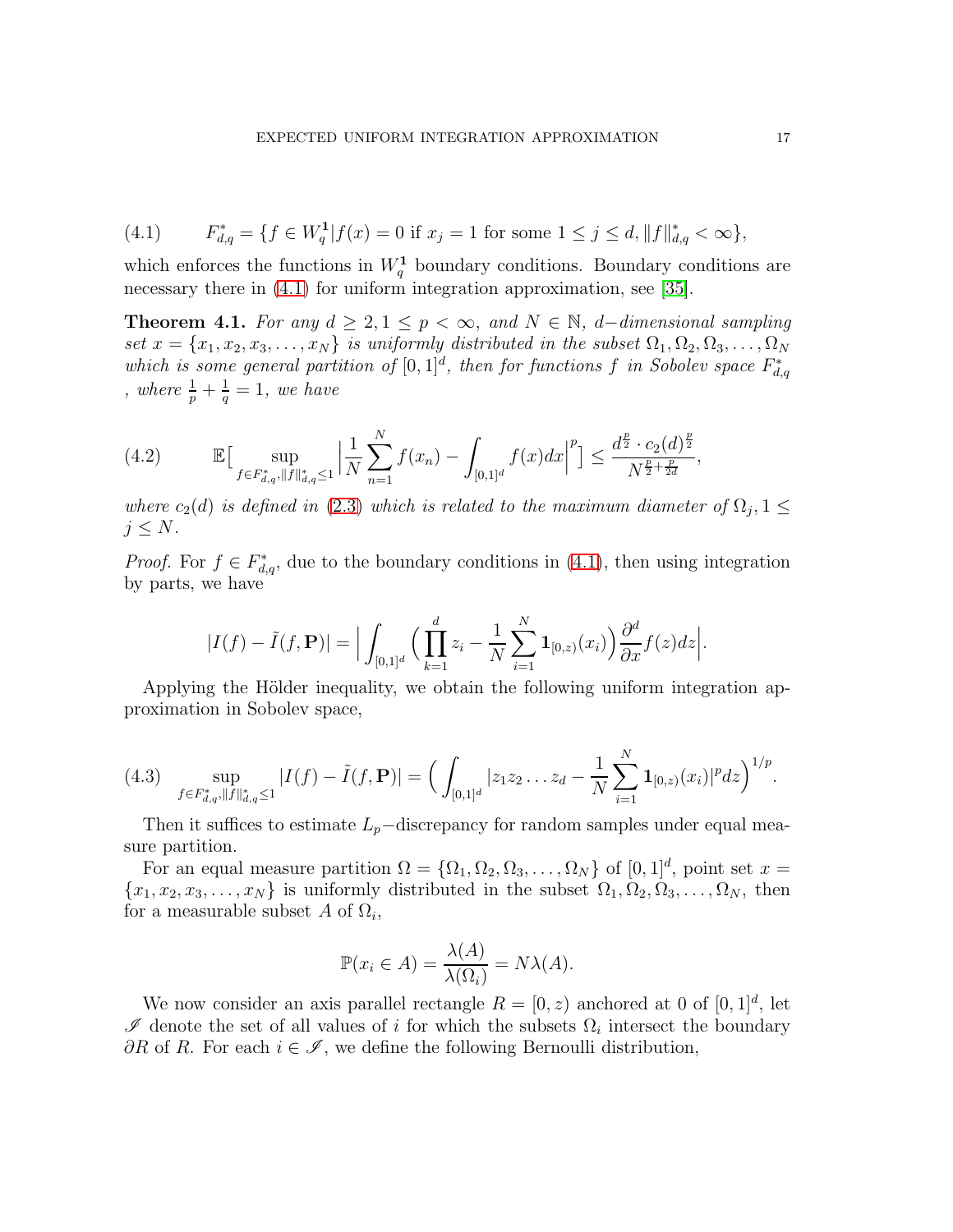$$
\eta_i = \begin{cases} 1, x_i \in R \\ 0, otherwise. \end{cases}
$$

If we let  $\xi_i = \eta_i - \mathbb{E}\eta_i, 1 \leq i \leq N$ , then we have

$$
\mathbb{E}\xi_i = 0, |\xi_i| \le 1, \forall 1 \le i \le N.
$$

Furthermore, for equal measure partition, we have the following basic fact for discrepancy, that is, for axis parallel rectangle  $R = [0, z) \in [0, 1]^d$  anchored at zero, we can break it into two special parts, one is the disjoint union of  $\Omega_k$  entirely contained by R and the union of remaining pieces which are the intersections of some  $\Omega_i$  and  $\partial R$ , that is,

$$
R = \bigcup_{k \in \mathcal{K}} \Omega_k \cup \bigcup_{i \in \mathcal{I}} (\Omega_i \cap R),
$$

where  $\mathscr{K}, \mathscr{I}$  are two index-sets. Then we have

$$
\frac{1}{N} \sum_{i=1}^{N} \mathbf{1}_{[0,z)}(x_i) - z_1 z_2 \dots z_d = \frac{1}{N} \sum_{i \in \mathscr{I}} \xi_i.
$$

Thus we have

$$
|z_1 z_2 ... z_d - \frac{1}{N} \sum_{i=1}^N \mathbf{1}_{[0,z)}(x_i)|^p = \frac{1}{N^p} \sum_{i_1 \in \mathscr{I}} \cdots \sum_{i_p \in \mathscr{I}} \xi_{i_1} \cdots \xi_{i_p},
$$

and

<span id="page-17-0"></span>(4.4) 
$$
\mathbb{E}\Big(|z_1z_2...z_d-\frac{1}{N}\sum_{i=1}^N\mathbf{1}_{[0,z)}(x_i)|^p\Big)=\frac{1}{N^p}\sum_{i_1\in\mathscr{I}}\cdots\sum_{i_p\in\mathscr{I}}\mathbb{E}\Big(\xi_{i_1}\ldots\xi_{i_p}\Big).
$$

Let  $s = \binom{|\mathcal{I}|}{p} \leq |\mathcal{I}|^p$ , for every selected p indices  $i_1, i_2, \ldots, i_p$  in each index set  $\mathcal{I}$ . Set

 $\omega_i=\xi_{i_1}\dots \xi_{i_p}$ 

for all  $1 \leq i \leq s$ . Due to  $|\xi_i| \leq 1, \forall 1 \leq i \leq N$ , thus we have  $|\omega_i| \leq 1, 1 \leq i \leq s$ .

The random variables  $\xi_i, i \in \mathcal{I}$  are independent as we have supposed, then if one of  $i_1, \ldots, i_p$  is different from others in [\(4.4\)](#page-17-0), we have

$$
\mathbb{E}\Big(\xi_{i_1}\ldots\xi_{i_p}\Big)=\mathbb{E}(\xi_{i_j})\mathbb{E}\Big(\xi_{i_1}\ldots\xi_{i_{j-1}}\xi_{i_{j+1}}\ldots\xi_{i_p}\Big)=0.
$$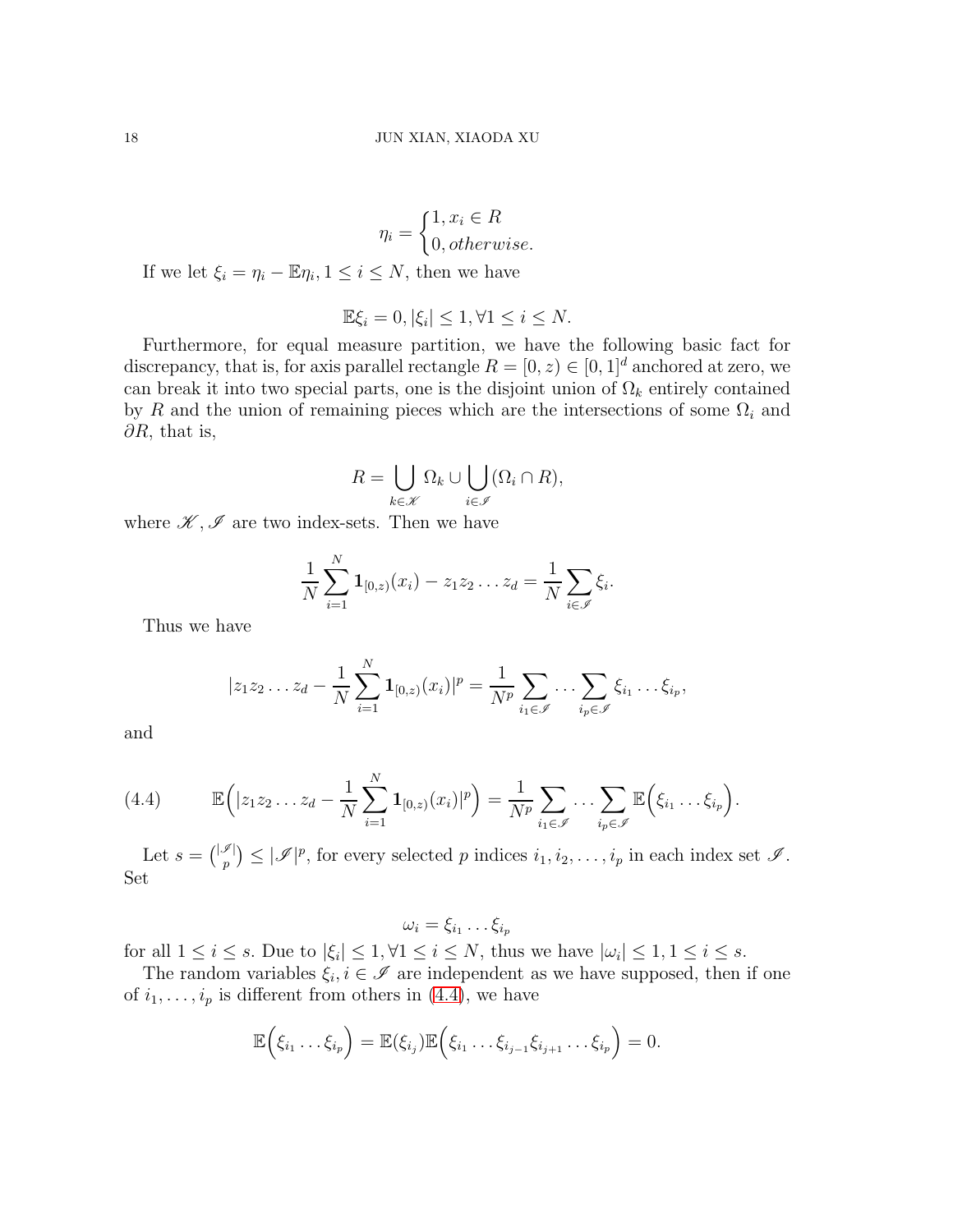It follows that only non-zero contribution to the sum [\(4.4\)](#page-17-0) comes from those terms where each of  $i_1, \ldots, i_p$  appears more than once. Then the major contribution comes when they appear in pairs, and there are at least  $\sqrt{s}$  such pairs. Such terms  $\mathbb{E}(\omega_i)$ ,  $1 \leq$  $i \leq s$  are bounded by 1, thus,

$$
\mathbb{E}\Big(|z_1z_2\ldots z_d-\frac{1}{N}\sum_{i=1}^N\mathbf{1}_{[0,z)}(x_i)|^p\Big)=\frac{1}{N^p}\sum_{i_1\in\mathscr{I}}\ldots\sum_{i_p\in\mathscr{I}}\mathbb{E}\Big(\xi_{i_1}\ldots\xi_{i_p}\Big)\leq\frac{|\mathscr{I}|^{p/2}}{N^p}.
$$

Consider the term  $|z_1z_2...z_d-\frac{1}{N}\rangle$  $\frac{1}{N}\sum_{i=1}^{N} \mathbf{1}_{[0,z)}(x_i)|^p$  as a random variable which defines on a region we let it  $P_{\Omega}$ , besides we set the probability measure be w, from Fubini's theorem, we have,

$$
\int_{P_{\Omega}} \int_{[0,1]^d} |z_1 z_2 \dots z_d - \frac{1}{N} \sum_{i=1}^N \mathbf{1}_{[0,z)}(x_i)|^p dz dw
$$
\n
$$
= \int_{[0,1]^d} \int_{P_{\Omega}} |z_1 z_2 \dots z_d - \frac{1}{N} \sum_{i=1}^N \mathbf{1}_{[0,z)}(x_i)|^p dw dz
$$
\n
$$
\leq \mathbb{E} \Big( |z_1 z_2 \dots z_d - \frac{1}{N} \sum_{i=1}^N \mathbf{1}_{[0,z)}(x_i)|^p \Big)
$$
\n
$$
\leq \frac{|\mathcal{J}|^{p/2}}{N^p}.
$$

Therefore, from [\(2.6\)](#page-5-2), we have,

(4.5) 
$$
\mathbb{E}(L_P^p(D_N, x)) \leq \frac{d^{\frac{p}{2}} \cdot c_2(d)^{\frac{p}{2}}}{N^{\frac{p}{2} + \frac{p}{2d}}}.
$$

Besides, we have

<span id="page-18-0"></span>
$$
|I(f) - \tilde{I}(f, \mathbf{P})|^p \le (\sup_{f \in F_{d,q}^*, ||f||_{d,q}^* \le 1} |I(f) - \tilde{I}(f, \mathbf{P})|)^p.
$$

Combining with [\(4.3\)](#page-16-1), we have

<span id="page-18-1"></span>(4.6) 
$$
\sup_{f \in F_{d,q}^*, \|f\|_{d,q}^* \le 1} |I(f) - \tilde{I}(f,\mathbf{P})|^p \le (\sup_{f \in F_{d,q}^*, \|f\|_{d,q}^* \le 1} |I(f) - \tilde{I}(f,\mathbf{P})|)^p
$$

$$
= L_P^p(D_N, x).
$$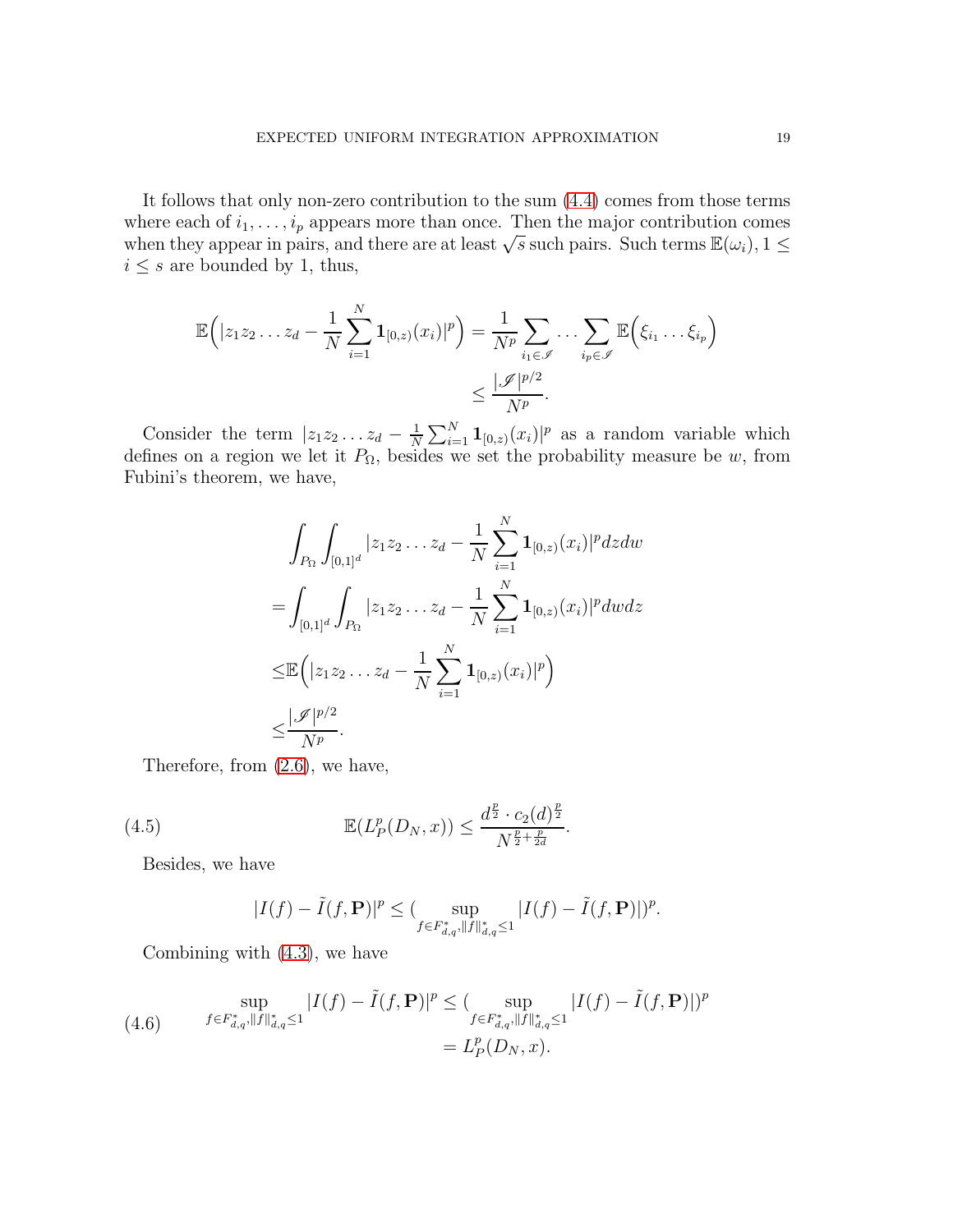Combining with  $(4.5)$ , we complete the proof.

Remark 4.2. *Theorem [4.1](#page-16-2) gives an upper bound of* p−*moment of integral approximation error for functions in Sobolev space*  $F_{d,q}^*$  *using the estimation for expected*  $L^p$ *-discrepancy, where*  $\frac{1}{p} + \frac{1}{q}$  $\frac{1}{q} = 1$ *. If*  $p = 2$  *in Theorem [4.1,](#page-16-2)* we obtain mean square *error bound of uniform integration approximation in Sobolev space*  $F_{d,2}^*$ , this conclu*sion is consistent with upper bound for Sobolev space*  $\mathcal{H}^1(K)$  *in Theorem [3.1.](#page-8-3)* Easy *to see that*  $F_{d,2}^* \subset \mathcal{H}^1(K)$ , Theorem [4.1](#page-16-2) *is actually contained by Theorem [3.1](#page-8-3) for the case of*  $p = 2$ *. But by using expected*  $L_p$ −*discrepancy*( $p \ge 1$  *and can be arbitrary) bounds in Theorem [4.1,](#page-16-2) we obtain upper bounds of* p−*moment of integral approxima-* $\alpha$  *tion error for functions in general Sobolev space*  $F_{d,q}^*$ , *comparing with the reproducing kernel method in Theorem [3.1.](#page-8-3)*

<span id="page-19-0"></span>Corollary 4.3. For any  $d \geq 2, 1 \leq p < \infty$  and  $N \in \mathbb{N}$ , *d*−*dimensional sampling* set  $y = \{y_1, y_2, y_3, \ldots, y_N\}$  *is uniformly distributed in the subset*  $Q_1, Q_2, Q_3, \ldots, Q_N$ which is isometric grid partition of  $[0,1]^d$ , then for functions f in Sobolev space  $F_{d,q}^*$ , *where*  $\frac{1}{p} + \frac{1}{q}$  $\frac{1}{q} = 1$ , we have

(4.7) 
$$
\mathbb{E}\big[\sup_{f\in F_{d,q}^*,\|f\|_{d,q}^*\leq 1}\Big|\frac{1}{N}\sum_{n=1}^N f(y_n)-\int_{[0,1]^d}f(x)dx\Big|^p\big]\leq \frac{d^{\frac{p}{2}}}{N^{\frac{p}{2}+\frac{p}{2d}}}.
$$

<span id="page-19-1"></span>Corollary 4.4. *For any*  $d \geq 2, 1 \leq p < ∞$  and  $N \in \mathbb{N}$ , *d*-dimensional sampling set  $z = \{z_1, z_2, z_3, \ldots, z_N\}$  *is uniformly distributed in the subset*  $E_1, E_2, E_3, \ldots, E_N$ which is a partition of  $[0,1]^d$  formed by HSFC-based sampling, then for functions f *in Sobolev space*  $F_{d,q}^*$ , where  $\frac{1}{p} + \frac{1}{q}$  $\frac{1}{q} = 1$ , we have

$$
(4.8) \qquad \mathbb{E}\big[\sup_{f\in F_{d,q}^*, \|f\|_{d,q}^*\le 1} \Big|\frac{1}{N}\sum_{n=1}^N f(z_n) - \int_{[0,1]^d} f(x)dx\Big|^p\big] \le \frac{(2d\cdot\sqrt{d+3})^{\frac{p}{2}}}{N^{\frac{p}{2}+\frac{p}{2d}}}
$$

Remark 4.5. *Corollary [4.3](#page-19-0) and [4.4](#page-19-1) give upper bound of* p−*moment of integral approximation error using isometric grid partition , this result is better than that of* using HSFC-based sampling, we notice the sampling regime of  $N = m<sup>d</sup>$  for dimen*sion* d*, which implies the sampling number is an exponential dependence, but the HSFC-based sampling with scrambled van der Corput inputs does not require the highly composite sample sizes that the grid sampling requires, particularly for large* d*.*

<span id="page-19-2"></span>Corollary 4.6. For any  $d \geq 2, 1 \leq p < \infty$ , and  $N \in \mathbb{N}$ , d–dimensional sampling set  $t = \{t_1, t_2, t_3, \ldots, t_N\}$  *is uniformly distributed in the subset*  $\Omega_1, \Omega_2, \Omega_3, \ldots, \Omega_N$  *which is some general partition of*  $[0,1]^d$ , then for functions f in Sobolev space  $F_{d,q}^*$ , where  $\frac{1}{p} + \frac{1}{q}$  $\frac{1}{q} = 1$ , then

.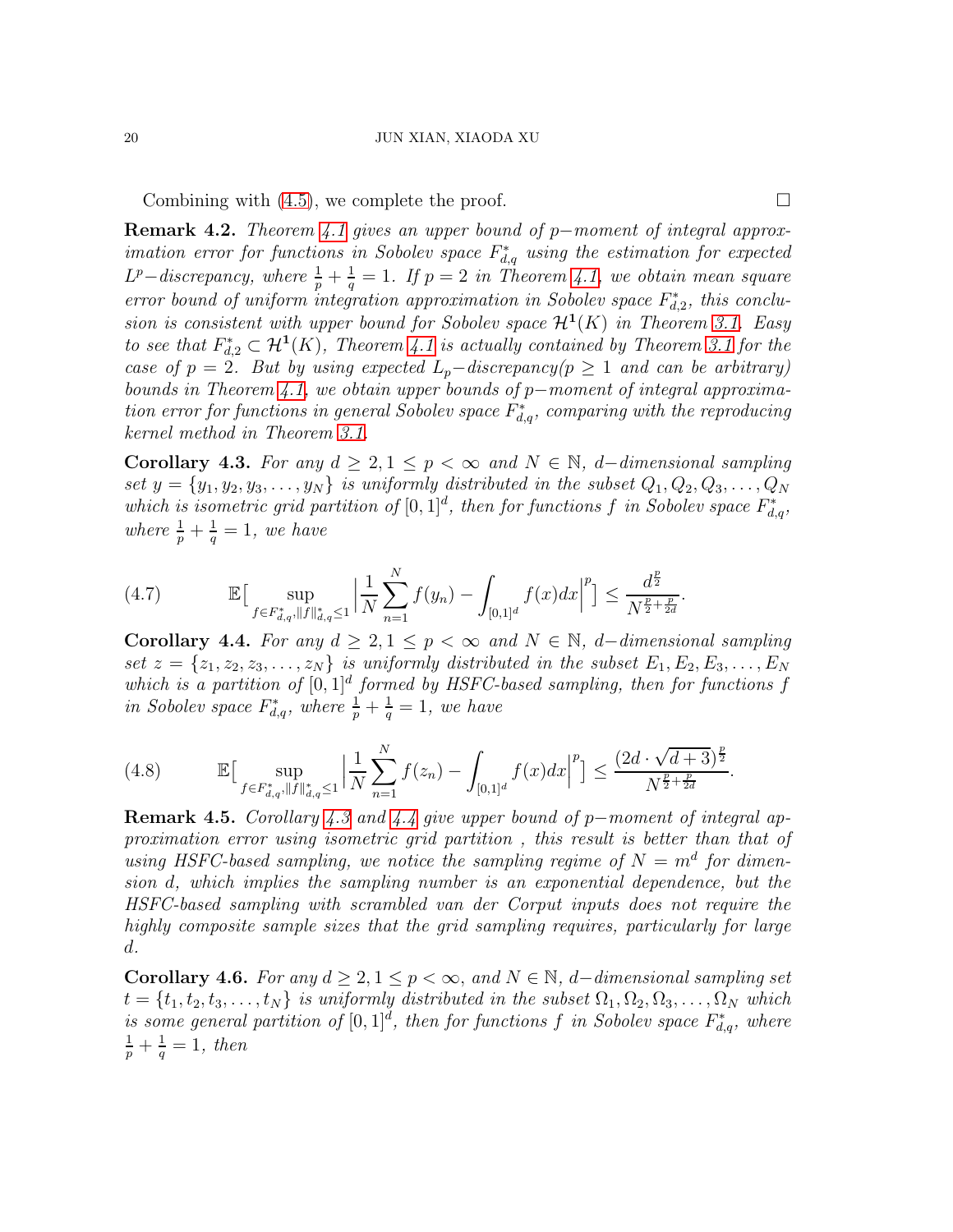(4.9) 
$$
\mathbb{P}\Big(\lim_{N \to \infty} \frac{1}{N} \sum_{n=1}^{N} f(t_n) = \int_{[0,1]^d} f(x) dx\Big) = 1.
$$

Remark 4.7. [\(4.5\)](#page-18-0)*,* [\(4.6\)](#page-18-1) *and Markov's inequality imply Corollary [4.6,](#page-19-2) which provides a strong law of large numbers for integration on stratified random sampling*  $formed\; by\; equal\; measure\; partition\; in\; Sobolev\; space\; F^*_{d,q},\; this\; could\; be\; seen\; as\; an$ *application of stratified sampling and* p−*moment of integral approximation error. The former result is for* Lp−*space and digital nets randomized by a nested uniform scramble, see [\[40\]](#page-24-6).*

<span id="page-20-2"></span>**Corollary 4.8.** Let  $z = \{z_1, z_2, \ldots, z_N\}$  be simple random sampling points uniformly distributed in  $[0, 1]^d$ , then we have

(4.10) 
$$
\mathbb{E}(L_P^p(D_N, z)) = O(\frac{1}{N^{\frac{p}{2}}}),
$$

*for*  $N \to \infty$ *, where*  $A = O(B)$  *means the quantities* A, B *on both sides of the sign* O *are infinitesimals of the same order.*

*Proof.* Considering,

$$
\mathbb{E}(L_P^p(D_N, z)) = \mathbb{E}(\int_{[0,1]^d} |\frac{1}{N} \sum_{n=1}^N \mathbf{1}_{[0,x)}(z_n) - \lambda([0,x))|^p dx).
$$

Suppose the whole summation as a random variable which defines on a region we let it  $\Omega_N$ , besides we set the probability measure be  $\mu$ , thus,

<span id="page-20-1"></span>(4.11)  

$$
\mathbb{E}(L_P^p(D_N, z)) = \int_{\Omega_N} \int_{[0,1]^d} |\frac{1}{N} \sum_{n=1}^N \mathbf{1}_{[0,x)}(z_n) - \lambda([0, x))|^p dx d\mu
$$

$$
= \int_{[0,1]^d} \int_{\Omega_N} |\frac{1}{N} \sum_{n=1}^N \mathbf{1}_{[0,x)}(z_n) - \lambda([0, x))|^p d\mu dx.
$$

Each single random variable either lands in  $[0, x)$  or does not, which is just a Bernoulli trial with probability  $\lambda([0, x))$  and thus the entire expression follows a Binomial distribution, i.e.,

(4.12) 
$$
\sum_{n=1}^{N} \mathbf{1}_{[0,x)}(z_n) \sim \mathcal{B}(N, \lambda([0,x)).
$$

<span id="page-20-0"></span>Therefore, as  $n \to \infty$ , according to the central limit theorem, which is,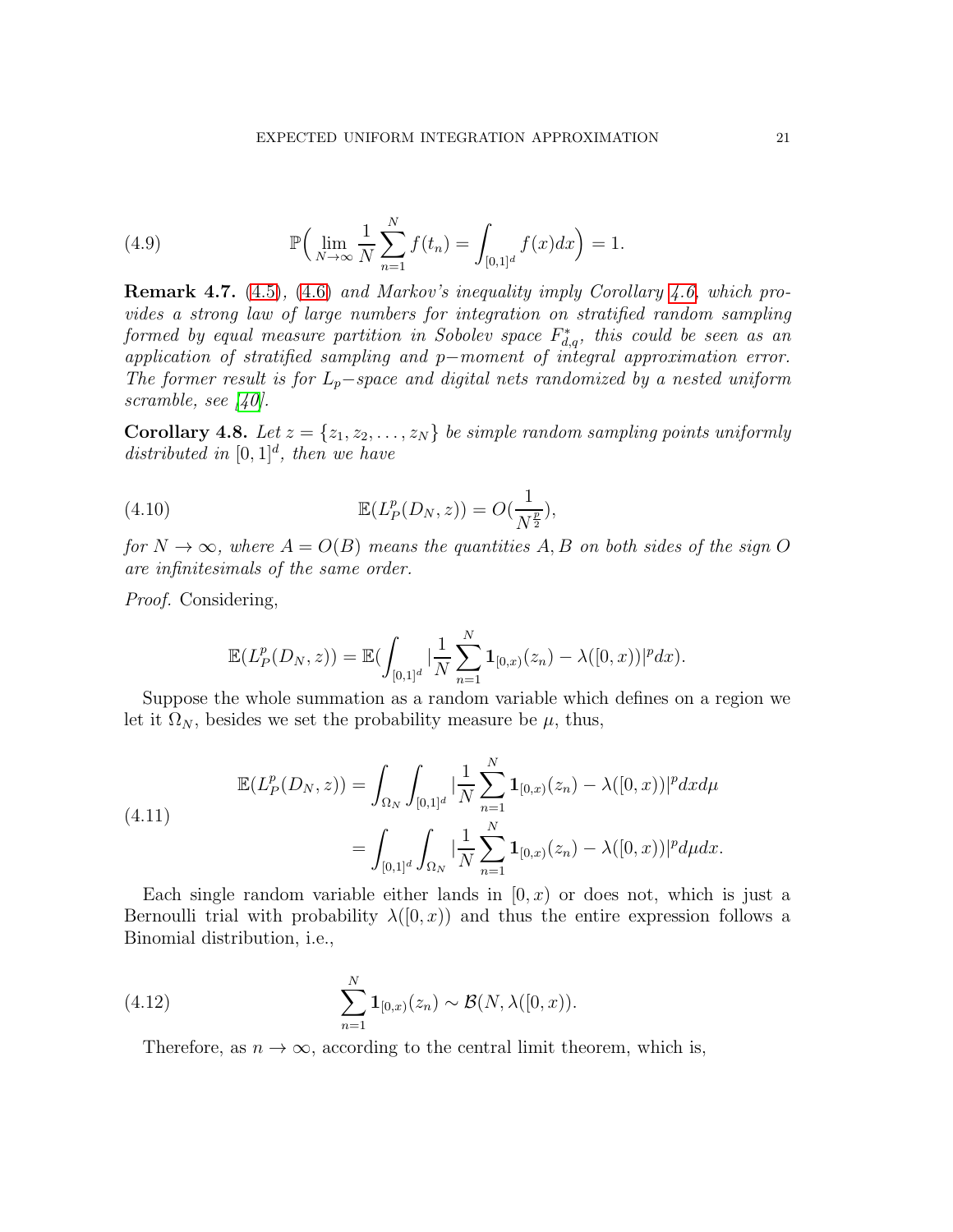(4.13) 
$$
\mathcal{B}(n,p) = \mathcal{N}(np, np(1-p)).
$$

Applying [\(4.13\)](#page-21-0) to the above equation [\(4.12\)](#page-20-0), we have,

<span id="page-21-0"></span>
$$
\frac{\sqrt{N}}{\sqrt{\lambda([0, x))(1 - \lambda([0, x)))}} \left[\frac{1}{N} \sum_{n=1}^{N} \mathbf{1}_{[0, x)}(z_n) - \lambda([0, x))\right] \sim \mathcal{N}(0, 1).
$$

Thus,

<span id="page-21-1"></span>(4.14) 
$$
(\frac{\sqrt{N}}{\sqrt{\lambda([0, x))(1 - \lambda([0, x)))}})^{p} |\frac{1}{N} \sum_{n=1}^{N} \mathbf{1}_{[0, x)}(z_{n}) - \lambda([0, x))|^{p} \sim |X|^{p},
$$

where X is a random variable satisfying  $X \sim \mathcal{N}(0, 1)$ .

From [\(4.14\)](#page-21-1), when  $N \to \infty$ , we have

$$
\int_{\Omega_N} \left| \frac{1}{N} \sum_{n=1}^N \mathbf{1}_{[0,x)}(z_n) - \lambda([0,x)) \right|^p d\mu
$$
\n
$$
= \left( \frac{\sqrt{\lambda([0,x))(1 - \lambda([0,x)))}}{\sqrt{N}} \right)^p \int_{-\infty}^{\infty} |X|^p d\mathcal{N}(0,1)
$$
\n
$$
= \left( \frac{\sqrt{\lambda([0,x))(1 - \lambda([0,x)))}}{\sqrt{N}} \right)^p \frac{2^{\frac{p}{2}}}{\sqrt{\pi}} \Gamma(\frac{1+p}{2}).
$$

Therefore,

<span id="page-21-2"></span>(4.15) 
$$
\int_{[0,1]^d} \int_{\Omega_N} \left| \frac{1}{N} \sum_{n=1}^N \mathbf{1}_{[0,x)}(z_n) - \lambda([0,x)) \right|^p d\mu dx
$$

$$
= \frac{2^{\frac{p}{2}}}{\sqrt{\pi}} \Gamma(\frac{1+p}{2}) (\frac{1}{\sqrt{N}})^p \int_{[0,1)^d} \sqrt{\lambda([0,x))(1-\lambda([0,x)))}^p dx.
$$

<span id="page-21-3"></span>Due to  $0 \leq \lambda([0, x)) \leq 1$ ,

(4.16) 
$$
\int_{[0,1)^d} \sqrt{\lambda([0,x))(1-\lambda([0,x)))}^p dx \leq (\frac{2}{2+p})^d
$$

holds.

Combining  $(4.11)$ ,  $(4.15)$  and  $(4.16)$ , we complete the proof.

 $\Box$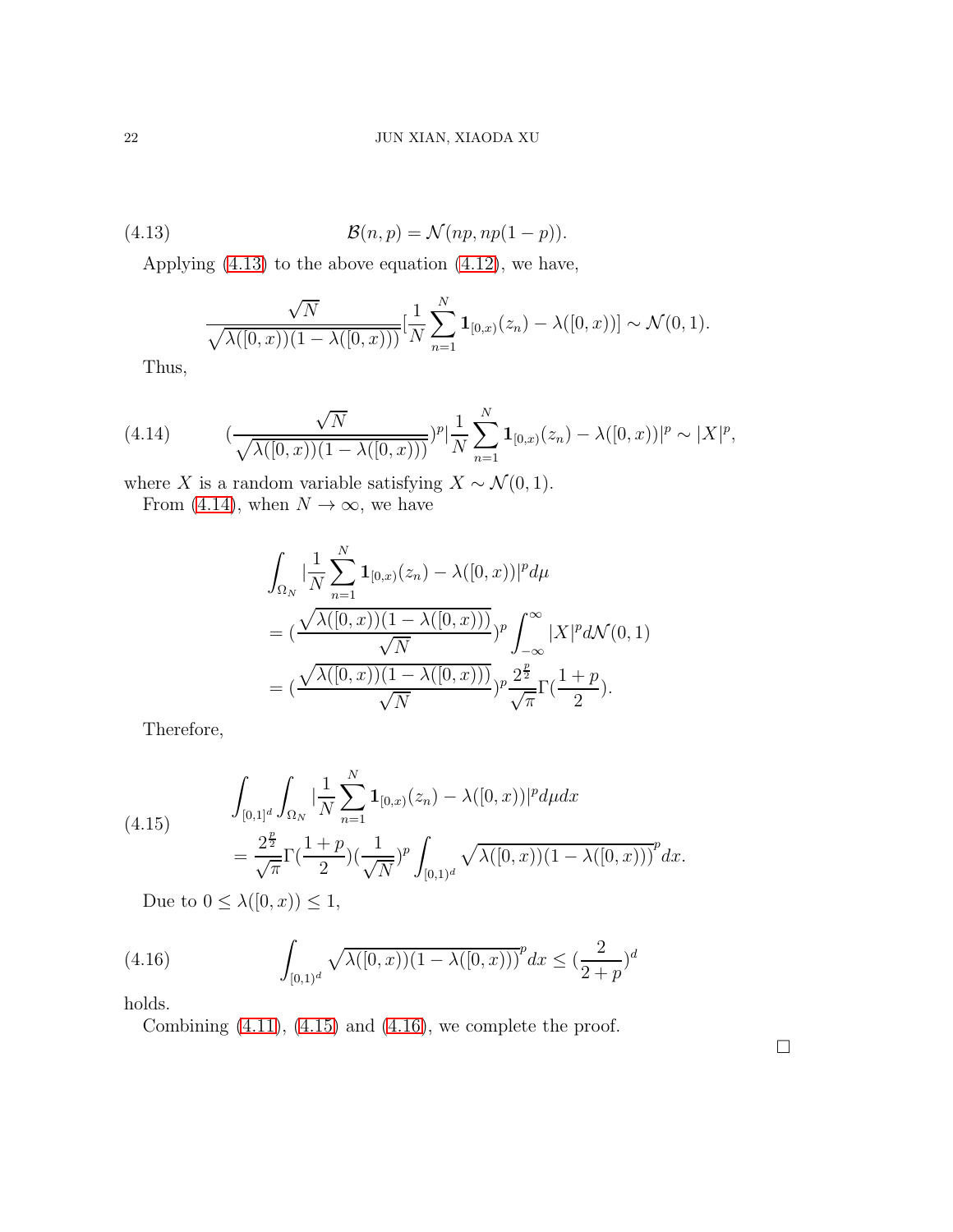**Remark 4.9.** *Corollary* [4.8](#page-20-2) gives the convergence order of expected  $L_p$ −discrepancy *bound for simple random sampling. We follow the proof in [\[45\]](#page-24-12) which gives convergence order of average*  $L_p$ −discrepancy for simple random sampling. Comparing *with* [\(4.5\)](#page-18-0)*, convergence order of* p−*moment of*  $L_p$ −*discrepancy for stratified random sampling is better than that for simple random sampling.*

### 5. Conclusion

<span id="page-22-9"></span>We study the uniform integration approximation for stratified sampling formed by equal measure partition. The stratified samples could produce more uniform point distribution configuration than crude Monte Carlo sampling point set. We prove that stratified samples could obtain better convergence order of uniform integration approximation bounds in sense of randomness, comparing with the use of simple random samples and Latin hypercube samples in certain function space. In most function space composed of smooth enough functions, from Koksma-Hlawka inequality, good orders of expected approximation are obtained by formers. We deal with more general function space such as Sobolev space  $\mathcal{H}^1(K)$  and  $F_{d,q}^*$  in this paper. For several special cases of equal measure partition, our approximation bounds are explicit, especially for HSFC-based sampling, we obtain upper bound of p−moment of integral approximation error under moderate sample size, which does not require the highly composite sample sizes that the jittered sampling requires.

#### **REFERENCES**

- <span id="page-22-4"></span>[1] A. Aldroubi, Q. Sun and W.-S. Tang, Nonuniform average sampling and reconstruction in multiply generated shift-invariant spaces, Constr. Approx., 20(2004), 173–189.
- <span id="page-22-5"></span>[2] A. Aldroubi, Q. Sun and W.-S. Tang, Convolution, average sampling, and a Calderon resolution of the identity for shift-invariant spaces, J. Fourier Anal. Appl., 11(2005), 215–244.
- <span id="page-22-3"></span>[3] A. G. M. Ahmed, H. Perrier and D. Coeurjolly, et al, Low-discrepancy blue noise sampling, ACM Trans. Graph., 35(2016), 1-13.
- <span id="page-22-1"></span><span id="page-22-0"></span>[4] C. Aistleitner, Covering numbers, dyadic chaining and discrepancy, *J. Complexity.*, 27(2011), 531-540.
- [5] C. Aistleitner, M. Hofer, Probabilistic discrepancy bound for Monte Carlo point sets, Math. Comp., 83(2014), 1373-1381.
- <span id="page-22-6"></span>[6] R. F. Bass, K. Gröchenig, Random sampling of multivariate trigonometric polynomials, SIAM J. Math. Anal., 36(2004), 773-795.
- <span id="page-22-7"></span>[7] R. F. Bass, K. Gröchenig, Random sampling of bandlimited functions, *Israel J. Math.*, 177(2010), 1-28.
- <span id="page-22-10"></span><span id="page-22-8"></span>[8] J. Beck, Some upper bounds in the theory of irregularities of distribution, Acta Arith., 43(1984), 115-130.
- [9] J. S. Brauchart, E. B. Saff, I. H. Sloan and R. S. Womersley, QMC Designs: Optimal order Quasi Monte Carlo integration schemes on the sphere, Math. Comp., 83(2014), 2821-2851.
- <span id="page-22-2"></span>[10] L. Brandolini, L. Colzani, G. Gigante and G. Travaglini, On the Koksma-Hlawka inequality, J. Complexity., 29(2013), 158-172.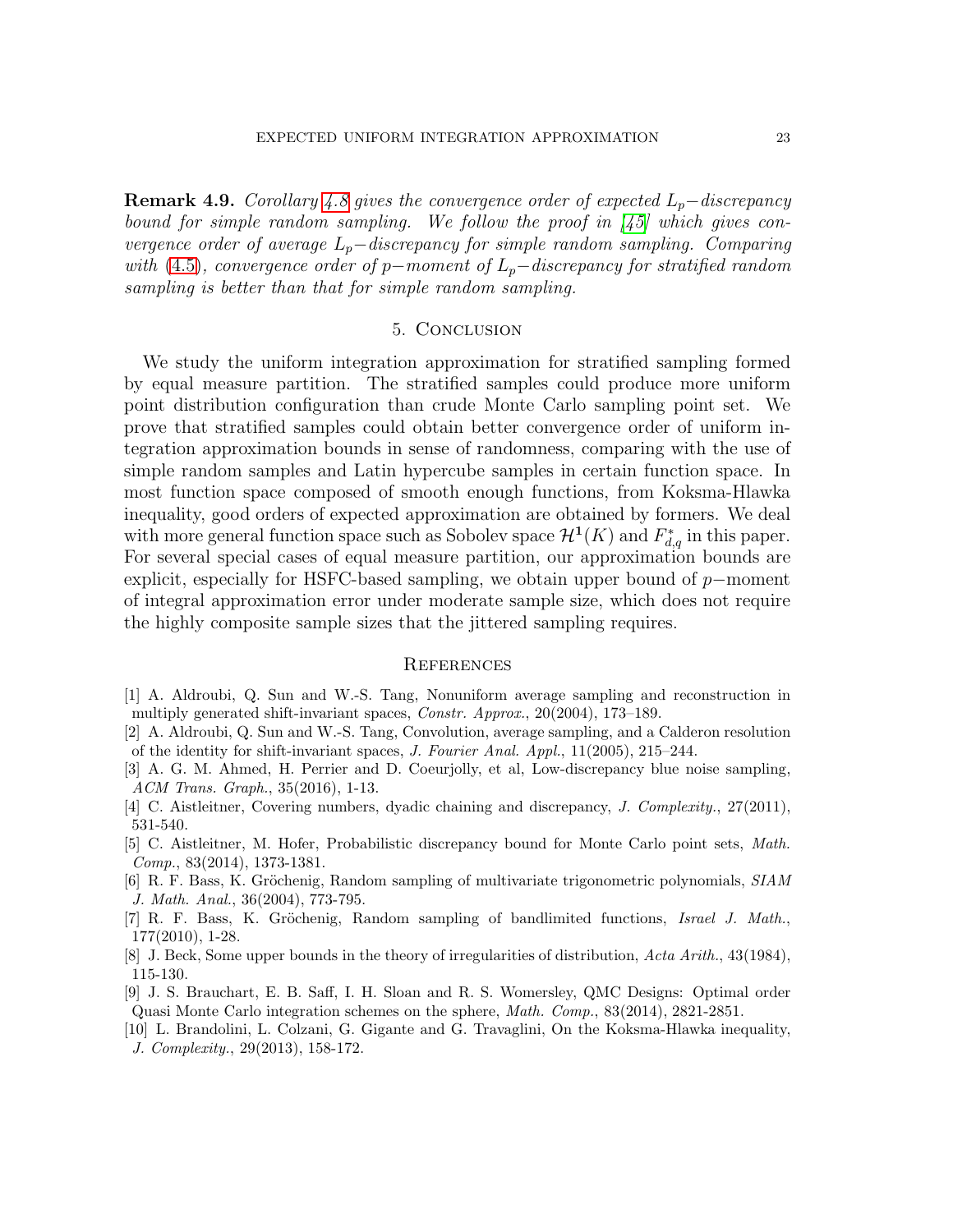- <span id="page-23-7"></span>[11] C. Cervellera, M. Muselli, Deterministic design for neural network learning: An approach based on discrepancy, IEEE Trans. Neural Netw., 15(2004), 533-544.
- <span id="page-23-19"></span><span id="page-23-13"></span>[12] F. Cucker, D. X. Zhou, Learning theory: an approximation theory viewpoint, Cambridge University Press., 2007.
- [13] W. W. L. Chen, M. M. Skriganov, Explicit constructions in the classical mean squares problem in irregularities of point distribution, J. Reine Angew. Math., 545(2002), 67-95.
- <span id="page-23-18"></span><span id="page-23-5"></span>[14] K. Chiu, P. Shirley and C. Wang, Multi-jittered sampling, *Graphics Gems IV 4*, 370, 1994.
- <span id="page-23-0"></span>[15] J. Dick, F. Pillichshammer, Digital Nets and Sequences, *Cambridge University Press*, 2010.
- [16] J. Dick, F. Kuo and I. Sloan, High-dimensional integration: The quasi-Monte Carlo way, Acta Numer., 22(2013), 133-288.
- <span id="page-23-22"></span>[17] J. Dick, F. Pillichshammer, Discrepancy theory and Quasi-Monte carlo integration. A panorama of discrepancy theory, Springer, Cham, 2014, 539-619.
- <span id="page-23-10"></span>[18] H. Führ, J. Xian, Relevant sampling in finitely generated shift-invariant spaces, J. Approx. Theory., 240(2019), 1-15.
- <span id="page-23-11"></span>[19] K. T. Fang, C. X. Ma and P. Winker, Centered  $L_2$ -discrepancy of random sampling and Latin hypercube design, and construction of uniform designs, Math. Comp., 71(2002), 275-296.
- <span id="page-23-1"></span>[20] W. W. Gao, X. P. Sun, Z. M. Wu and X. Zhou, Multivariate Monte Carlo approximation based on scattered data, SIAM J. Sci. Comput., 42(2020), 2262-2280.
- <span id="page-23-12"></span>[21] P. Glasserman, Monte Carlo Methods in Financial Engineering, in: Applications of Mathemat-
- <span id="page-23-3"></span>ics (New York) Stochastic Modelling and Applied Probability, Springer-Verlag, New York, 2004.
- [22] J. H. Halton, On the efficiency of certain quasi-random sequences of points in evaluating multidimensional integrals, Numer. Math., 2(1960), 84-90.
- <span id="page-23-4"></span>[23] J. M. Hammersley, Monte Carlo methods for solving multivariable problems, Ann. New York Acad. Sci., 86(1960), 844-874.
- <span id="page-23-15"></span>[24] M. Kiderlen, F. Pausinger, On a partition with a lower expected  $L_2$ -discrepancy than classical jittered sampling, [arXiv:2106.01937v](http://arxiv.org/abs/2106.01937)1.
- <span id="page-23-14"></span>[25] M. Kiderlen, F. Pausinger, Discrepancy of stratified samples from partitions of the unit cube, Monatsh. Math., 195(2021), 267-306.
- <span id="page-23-16"></span>[26] L. Kämmerer, T. Ullrich and T. Volkmer, Worst-case Recovery Guarantees for Least Squares Approximation Using Random Samples, to appear in Constr. Approx., 2021.
- <span id="page-23-20"></span>[27] Z. He, A. B. Owen, Extensible grids: uniform sampling on a space filling curve, J. R. Stat. Soc. Ser. B, 78(2016), 917-931.
- <span id="page-23-21"></span><span id="page-23-2"></span>[28] Z. He, L. Zhu, Asymptotic normality of extensible grid sampling, *Stat. Comput.*, 29(2019), 53-65.
- [29] S. Heinrich, E. Novak, G. W. Wasilkowski and H. Woźniakowski, The inverse of the stardiscrepancy depends linearly on the dimension, Acta. Arith., 96(2001), 279-302.
- <span id="page-23-8"></span>[30] Y. Lai, Monte Carlo and Quasi-Monte carlo methods and their applications, Ph.D. Dissertation, Department of Mathematics, Claremont Graduate University, California, USA, 1998.
- <span id="page-23-9"></span>[31] Y. Lai, Intermediate rank lattice rules and applications to finance, Appl. Numer. Math., 59(2009), 1-20.
- <span id="page-23-17"></span>[32] M. D. McKay, W. J. Conover and R. J. Beckman, A comparison of three methods for selecting values of input variables in the analysis of output from a computer code, Technometrics, 21(1979), 239-245.
- <span id="page-23-6"></span>[33] H. Niederreiter, Random number generation and Quasi-Monte Carlo methods, SIAM, Philadelphia, 1992.